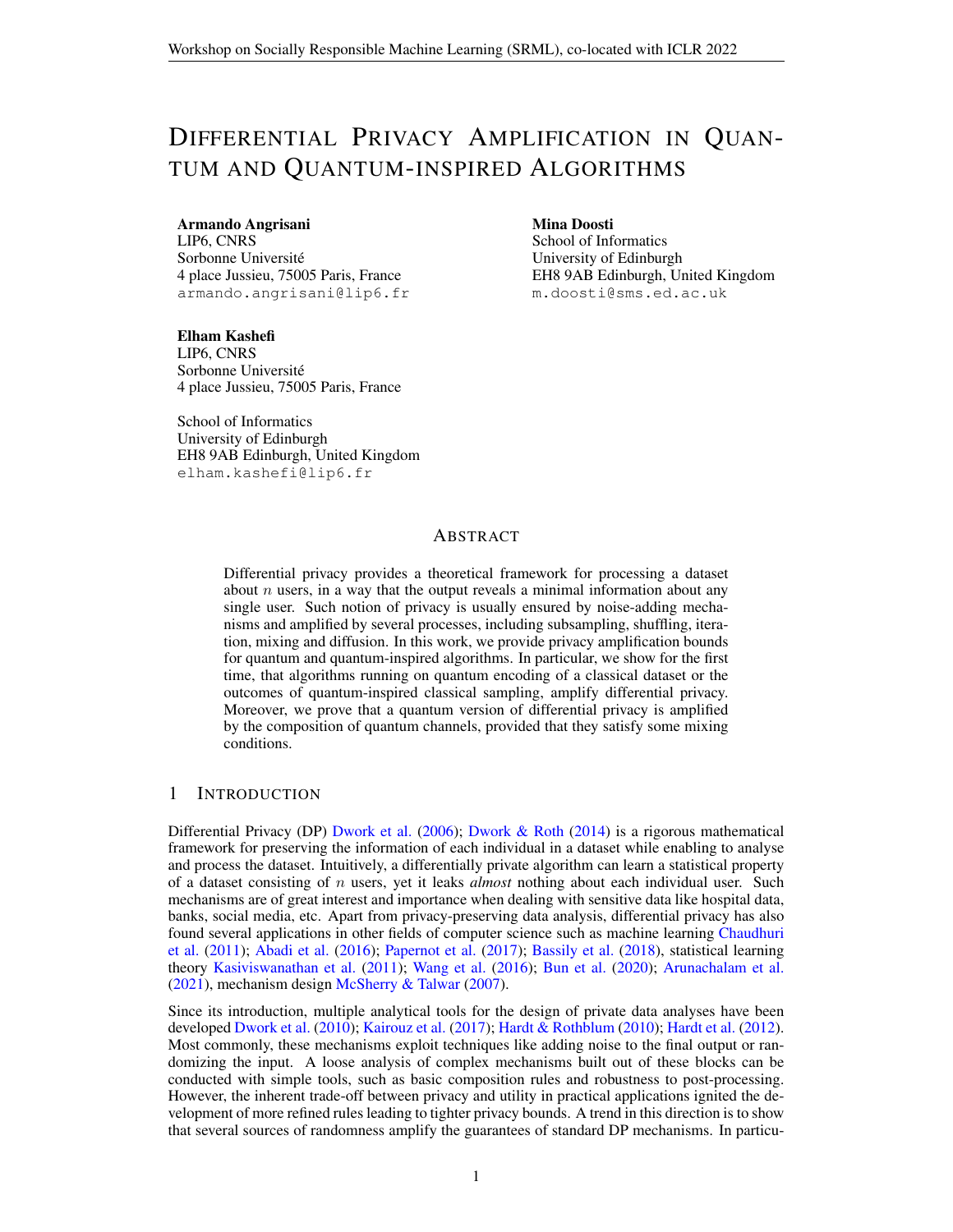lar, DP amplification results have been shown for subsampling, iteration, mixing and shuffling [Balle](#page-11-4) [et al.](#page-11-4) [\(2018\)](#page-11-4); [Feldman et al.](#page-12-7) [\(2018\)](#page-12-7); [Balle et al.](#page-11-5) [\(2019\)](#page-11-5); [Cheu et al.](#page-11-6) [\(2019\)](#page-11-6).

Given the major influence of quantum computing and quantum information in the past decades over different areas of computer science, an interesting question is whether quantum and quantuminspired algorithms can enhance differential privacy. This question becomes specifically more relevant with the availability of Noisy Intermediate Scale Quantum devices (NISQ) today [Preskill](#page-13-2) [\(2018\)](#page-13-2). The noisy nature of these devices (also previously exploited by [Du et al.](#page-12-8) [\(2021\)](#page-12-8)) on one hand, and the potential capabilities of quantum algorithms, on the other hand, make such quantum or hybrid quantum-classical mechanisms, an interesting subject of study from the point of view of differential privacy. Furthermore, the connection between machine learning and differential privacy suggests that answering this question can lead to intriguing insights into the capabilities of quantum machine learning.

Differential privacy has been extended to quantum computation in [Zhou & Ying](#page-14-1) [\(2017\)](#page-14-1) and [Aaron](#page-10-1)son  $\&$  Rothblum [\(2019\)](#page-10-1). One of the main challenges in translating the definition of DP in the quantum setting is to characterise the notion of *neighbouring quantum states*. Recall that, in the classical setting, two neighbouring datasets differ in at most one single entry. In the two mentioned works, the adopted definitions of neighbouring quantum states are significantly different, and are respectively based on bounded trace distance and reachability by a single local operation. For the purpose of this paper, we follow the definition of Zhou  $\&$  Ying [\(2017\)](#page-14-1).

Quantum private PAC learning has been defined in [Arunachalam et al.](#page-10-2) [\(2020\)](#page-10-2) and a quantum analog of the equivalence between private classification and online prediction has been shown in [Arunacha](#page-11-3)[lam et al.](#page-11-3) [\(2021\)](#page-11-3). Moreover, an equivalence between learning with quantum local differential privacy and QSQ learning was provided in [Angrisani & Kashefi](#page-10-3) [\(2022\)](#page-10-3).

Our contributions. In this paper, we initiate a systematic study of differential privacy amplification in quantum and quantum-inspired algorithms. We provide three types of results. section [3](#page-3-0) provides privacy amplification results when the (classical) data is encoded into a quantum state. Informally, we first show that quantum encoding of classical datasets leads to approximate classical differential privacy. Moreover, we show that a quantum DP operation performed on the quantum encoding of a classical dataset satisfies also classical DP, under some suitable assumptions. These two primary results show a general application of quantum information and quantum encoding for differential privacy and can be employed further to design sophisticated differentially private mechanisms both in the classical and quantum setting. Moreover, we prove that the composition of quantum encoding with noisy mechanisms such as the Laplace and Gaussian mechanisms amplifies differential privacy.

Similarly, section [4](#page-6-0) investigates the case of *quantum-inspired* algorithms, a family of classical algorithms equipped with an  $\ell_2$ -norm sampling oracle. We show that differential privacy, both in the exact and approximate setting, is amplified via quantum-inspired subsampling, establishing the concrete amplification bounds.

Finally, our last results concern quantum differential privacy. As for classical DP, quantum DP is preserved under post-processing [Zhou & Ying](#page-14-1) [\(2017\)](#page-14-1). In section [5,](#page-7-0) we show an amplification result for the post-processed quantum channel  $S \circ T$ , provided that T satisfies a quantum analog of the Dobrushin or the Doeblin condition. This is yet another general result that relies on the contraction property of quantum channels and can be exploited to enhance differential privacy. We expand this result by finding explicit bounds for differential privacy under the mentioned condition for the composition of two well-known quantum channels, namely the *generalized amplitude damping channel* and *depolarizing channel*. Furthermore, we show that the Dobrushin condition together with unitality provides pure quantum differential privacy.

## 2 PRELIMINARIES

We start by introducing notation and concepts that will be used throughout the paper.

**Quantum information.** We briefly review the basic concepts in quantum information that we will use throughout the paper. A d-dimensional *pure state* is a unit vector in  $\mathbb{C}^d$ , written in ket notation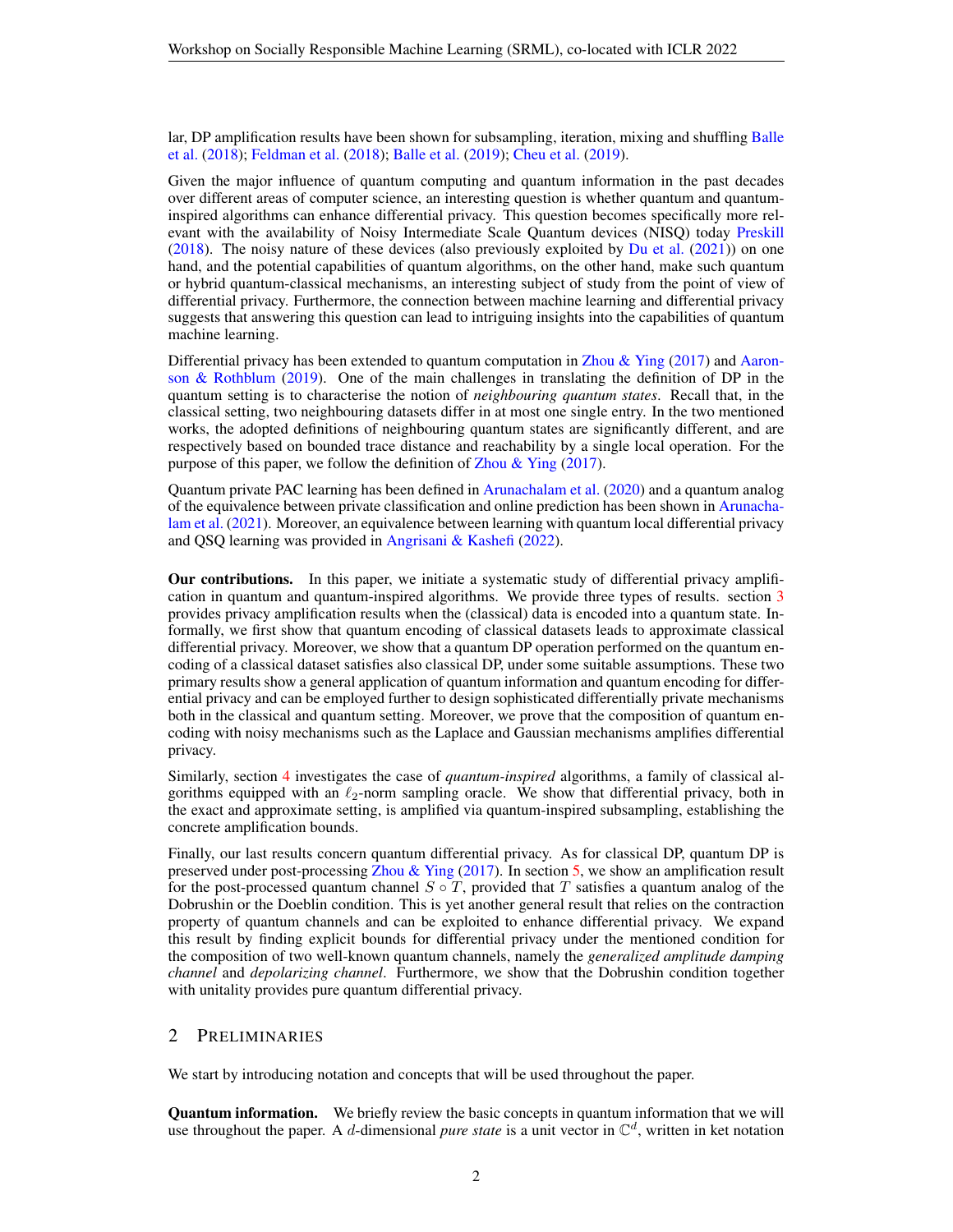as

$$
|\psi\rangle = \sum_{i=1}^{d} \alpha_i |i\rangle.
$$

Here  $|1\rangle$ ,...,  $|d\rangle$  is an orthonormal basis for  $\mathbb{C}^d$ , and the  $\alpha_i$ 's are complex numbers called *amplitudes* satisfying  $|\alpha_1|^2 + \cdots + |\alpha_d|^2 = 1$ . The notation  $|\cdot\rangle$  reminds of the fact that the Hilbert space has an inner product  $\langle \cdot, \cdot \rangle$ , which for Hilbert spaces describing quantum systems is denoted as  $\langle \cdot | \cdot \rangle$ . The left side of the inner product  $\langle \psi |$  is the conjugate transpose of the quantum state  $|\psi \rangle$ . Then the unit-norm condition can be expressed succinctly as  $\langle \psi | \psi \rangle = 1$ .

In general, we may also have classical probability distributions over pure states. This scenario is captured by the formalism of *mixed* states, which generalises all the states in quantum mechanics including pure states. Mixed states are conveniently described by density matrices. Formally, a d-dimensional mixed state  $\rho$  is a  $d \times d$  positive semidefinite matrix that satisfies  $\text{Tr}(\rho) = 1$ . Equivalently,  $\rho$  is a convex combination of outer products of pure states with themselves:

$$
\rho = \sum_{i=1}^{d} p_i \left| \psi_i \right\rangle \left\langle \psi_i \right|,
$$

where  $p_i \ge 0$  and  $\sum_i p_i = 1$ . In the special case where  $p_i = 1$ , we obtain a pure state  $\rho = |\psi_i\rangle \langle \psi_i|$ . We write  $\rho \otimes \sigma$  to denote the tensor product between two quantum states and we write  $\rho^{\otimes m}$  to denote the tensor product of m copies of  $\rho$ .

Several norms and distance measures can also be defined for general quantum states. Given a Hermitian matrix A with eigenvalues  $\lambda_1, \ldots, \lambda_k$ , its trace norm is defined as  $||A||_{tr} := \frac{1}{2} \sum_{i=1}^d \lambda_i$ . The trace norm induces the *trace distance*  $||\rho - \sigma||_{tr} = \text{Tr}(|\rho - \sigma|)/2$ . For a pair of pure states, the trace distance can be linked to their inner product,

<span id="page-2-0"></span>
$$
\| |\psi\rangle \langle \psi| - |\phi\rangle \langle \phi| \|_{\text{tr}} = \sqrt{1 - |\langle \psi | \phi \rangle|^2}.
$$
 (1)

A *superoperator* S maps a mixed state  $\rho$  to the mixed state  $S(\rho) = \sum_{i=1}^{k} B_i \rho B_i^{\dagger}$ , where  $B_1, \ldots, B_k$ can be any matrices satisfying  $\sum_{i=1}^k B_i^{\dagger} B_i = \mathbb{I}$ . This is the most general (norm-preserving) mapping from mixed states to mixed states allowed by quantum mechanics. If we drop the norm-preserving condition and we let  $\sum_{i=1}^{k} B_i^{\dagger} B_i \preceq \mathbb{I}$ , then we call S a *quantum operation*. Quantum operations act linearly on mixed states, in the sense that for any  $a, b \in \mathbb{C}$ ,  $S(a\rho + b\sigma) = aS(\rho) + bS(\sigma)$ . Moreover, quantum operations are *non trace-increasing*. For any hermitian matrix A,  $||S(A)||_{tr} \leq ||A||_{tr}$ . In particular,  $||S(\rho) - S(\sigma)||_{\text{tr}} \le ||\rho - \sigma||_{\text{tr}}$ .

The most general class of measurements to perform on mixed states are the POVMs (Positive Operator Valued Measures). In the POVM formalism, a measurement M with possible outcomes  $1, 2, \ldots k$ is given by a list of  $d \times d$  positive semidefinite matrices  $E_1, \ldots, E_k$ , which satisfy  $\sum_i E_i = \mathbb{I}$ . The measurement rule is:

$$
Pr[M(\rho) \text{ returns outcome } i] = Tr(E_i \rho).
$$

Notably, trace distance has also the following physical interpretation

<span id="page-2-1"></span>
$$
||\rho - \sigma||_{\text{tr}} = \max_{M} \Pr[M(\rho) \text{ accepts}] - \Pr[M(\sigma) \text{ accepts}],
$$
 (2)

where the maximum is taken over all possible two-outcome measurements. We also define the infinity norm of a matrix  $A$  as the maximum of the absolute row sum value as follows,

$$
||A||_{\infty} = \max_{i} \sum_{j}^{n} |a_{ij}|,
$$
\n(3)

Furthermore, we need to define the operator infinity norm or  $\ell^{\infty}$ -norm. The vector space  $\ell^{\infty}$  is a sequence space whose elements are the bounded sequences. The  $\ell^{\infty}$  space in a Banach space with respect to the following norm,

$$
||x||_{\infty} = \sup_{n} |x_n|.
$$
 (4)

The operator norm on the Hilbert space is defined over the space of bounded linear operators as,  $||O||_{\infty} = \sup ||Ox|| : \forall ||x|| \leq 1.$  (5)

We also note that, for the operator norms,  $||.||_1$  is the dual norm of  $||.||_{\infty}$  [\(Hiai & Ruskai](#page-12-9) [\(2016\)](#page-12-9)).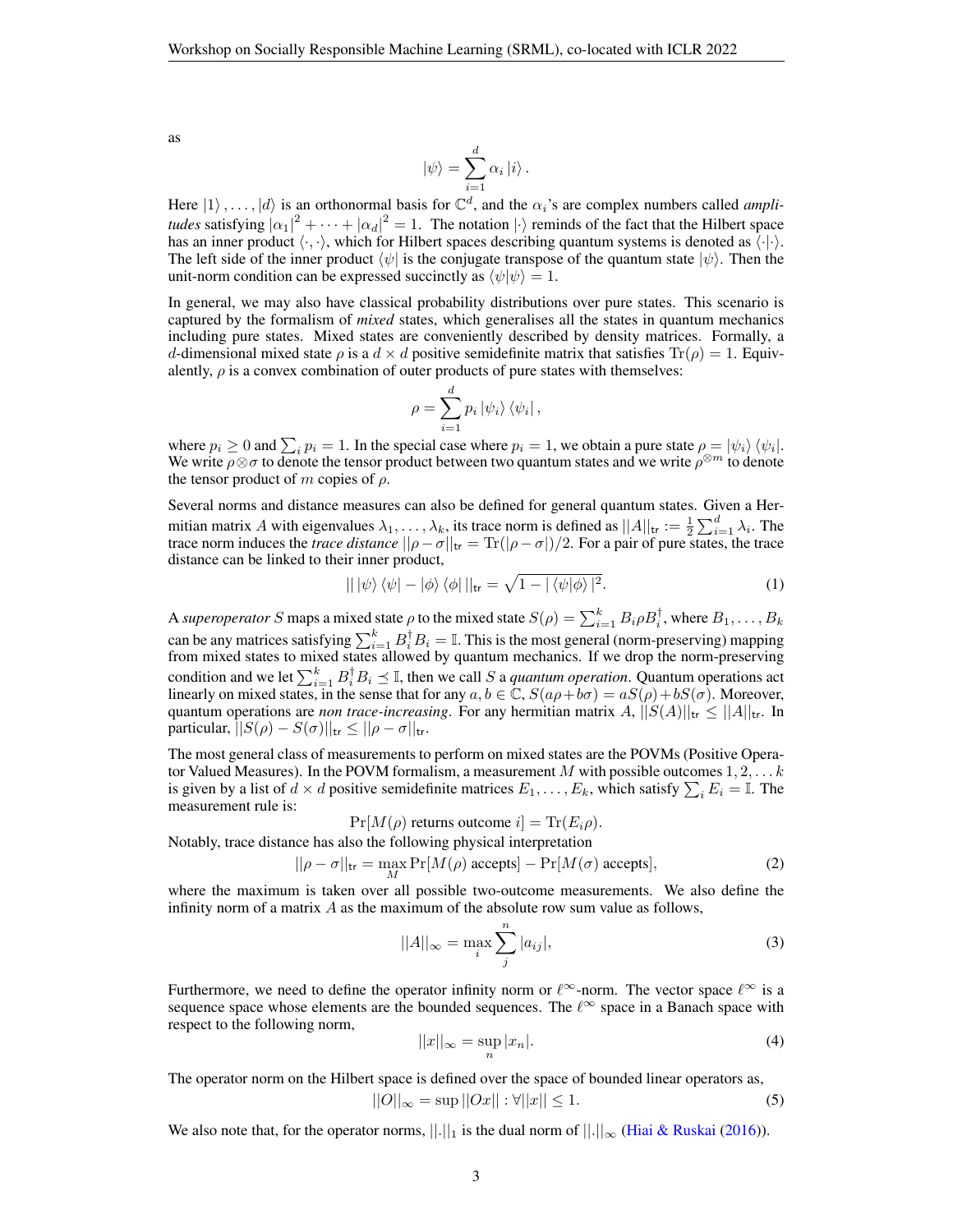Differential privacy. In the standard model of differential privacy, a trusted curator collects the raw data of the individuals and is responsible for their privacy. On the contrary, in the *local* model the curator is possibly malicious, and hence each individual submits their own privatized data. More formally, consider a statistical dataset, i.e. a vector  $x = (x_1, \ldots, x_n)$  over a domain X, where each entry  $x_i \in X$  represents information contributed by a single individual. Datasets x and  $x'$  are neighbors if  $x_i \neq x'_i$  for at most one  $i \in [n]$ . We denote the neighbor relation with  $x \sim x'$ . A randomized algorithm A is  $(\varepsilon, \delta)$ -differentially private if for any two neighbor datasets x, x' and for every subset  $F$  of the possible outcomes of  $A$  we have

$$
\Pr[\mathcal{A}(x) \in F] \le e^{\varepsilon} \Pr[\mathcal{A}(x') \in F] + \delta.
$$

We denote as *pure* differential privacy the special case where  $\delta = 0$ , while in the most general case we have *approximate* differential privacy. One popular method to ensure  $(\varepsilon, 0)$ -DP is the *Laplace mechanism*. Given a scalar function  $f : \mathcal{X}^n \to \mathbb{R}$  we define its  $\ell_1$ -sensitivity as  $\Delta = \max_{x \sim x'} |f(x') - f(x)|$ . The Laplace mechanism consists in adding a random perturbation  $\eta$ to  $f(x)$ , where  $\eta \sim \mathsf{Laplace}(\Delta/\varepsilon) := \frac{\varepsilon}{2\Delta} \exp\left(-|\eta| \frac{\varepsilon}{\Delta}\right)$ .

An additional widely-used method is the Gaussian mechanism, that ensures  $(\varepsilon, \delta)$ -DP. Given a function f as defined above, the Gaussian mechanism consists in adding a random perturbation  $\eta$  to  $f(x)$ , where  $\eta \sim \mathcal{N}(0, \sigma^2) := \frac{1}{\sqrt{2}}$  $rac{1}{2\pi\sigma^2}$  exp  $\left(-\frac{\eta^2}{2\sigma^2}\right)$  $\left(\frac{\eta^2}{2\sigma^2}\right)$  and  $\sigma^2 = 2\ln(1.25/\delta)\Delta^2/\varepsilon^2$ .

We now turn our attention to the *local model*. Following the notation used in [Kasiviswanathan et al.](#page-12-2) [\(2011\)](#page-12-2), we say that a randomized algorithm over datasets is  $(\varepsilon, \delta)$ -local differentially private if it's an  $(\varepsilon, \delta)$ -differentially private algorithm that takes in input a dataset of size  $n = 1$ .

The most common mechanism for local differential privacy is *randomized response* (RR). For a dataset  $x = (x_1, \ldots, x_n) \in \{0, 1\}^n$ , each  $x_i$  is mapped to a random bit  $z_i$ , such that  $z_i = x_i$  with probability  $\frac{e^{\epsilon}+\delta}{1+e^{\epsilon}}$  and  $z_i=1-x_i$  with probability  $\frac{1-\delta}{1+e^{\epsilon}}$ . It is easy to see that for each i the algorithm that maps  $x_i$  to  $z_i$  is  $(\varepsilon, \delta)$ -local differentially private.

Interestingly, differential privacy provides several desired learnability properties, including some notions of robustness, stability and generalization. Concerning robustness to adversarial examples, we recall here the result stated in (Lemma 1, [Lecuyer et al.](#page-13-3) [\(2019\)](#page-13-3)). Let  $B_p(r) := \{ \alpha \in \mathbb{R}^n :$  $||\alpha||_p \leq r$  be the p-norm ball of radius r. For a given classification model f and a fixed input  $x \in \mathbb{R}^n$ , an attacker is able to craft a successful adversarial example of size L for a given p-norm if they find  $\alpha \in B_p(L)$  such as  $f(x + \alpha) \neq f(x)$ . The attacker thus tries to find a small change to x that will significantly change the predicted label. Now, suppose that a randomized function  $A$ , with bounded output  $A(x) \in [0, b], b \in \mathbb{R}^+$ , satisfies  $(\varepsilon, \delta)$ -DP. Then the expected value of its output meets the following property:

$$
\forall \alpha \in B_p(1) : \mathbb{E}(A(x)) \le e^{\varepsilon} \mathbb{E}(A(x + \alpha)) + b\delta
$$

where the expectation is taken over the randomness in A.

Following the approach proposed in [Zhou & Ying](#page-14-1) [\(2017\)](#page-14-1), we say that a quantum operation  $\mathcal E$  is  $(\tau, \varepsilon, \delta)$ -quantum differentially private (QDP), if for every POVM M, for all subset S of the possible outcomes, and for all inputs  $\rho, \sigma$  such that  $||\rho - \sigma||_{tr} \leq \tau$ ,

$$
\Pr[M(\mathcal{E}(\rho)) \text{ output is in } S] \le e^{\varepsilon} \Pr[M(\mathcal{E}(\sigma)) \text{ output is in } S] + \delta. \tag{6}
$$

Two alternative definitions, in term of the quantum max-relative entropy and the quantum hockeystick divergence were introduced in [Hirche et al.](#page-12-10) [\(2022\)](#page-12-10).

<span id="page-3-1"></span>**Theorem 1** (Proposition 1, [Zhou & Ying](#page-14-1) [\(2017\)](#page-14-1)). Let  $\mathcal E$  be a quantum operation that is  $(\tau, \varepsilon, \delta)$ -*QDP. Let*  $\mathcal F$  *be an arbitrary quantum operation. Then the composition of*  $\mathcal E$  *and*  $\mathcal F$ 

$$
\mathcal{F} \circ \mathcal{E} : \rho \mapsto \mathcal{F}(\mathcal{E}(\rho))
$$

*is*  $(\tau, \varepsilon, \delta)$ *-QDP.* 

#### <span id="page-3-0"></span>3 AMPLIFICATION BY QUANTUM ENCODING

In quantum computation, a classical dataset  $x \in \mathcal{X}$  can be mapped to a quantum state with a *dataencoding feature map*, also referred as quantum encoding, that is a classical-to-quantum transformation

$$
x \mapsto \rho(x) = |\phi(x)\rangle \langle \phi(x)|.
$$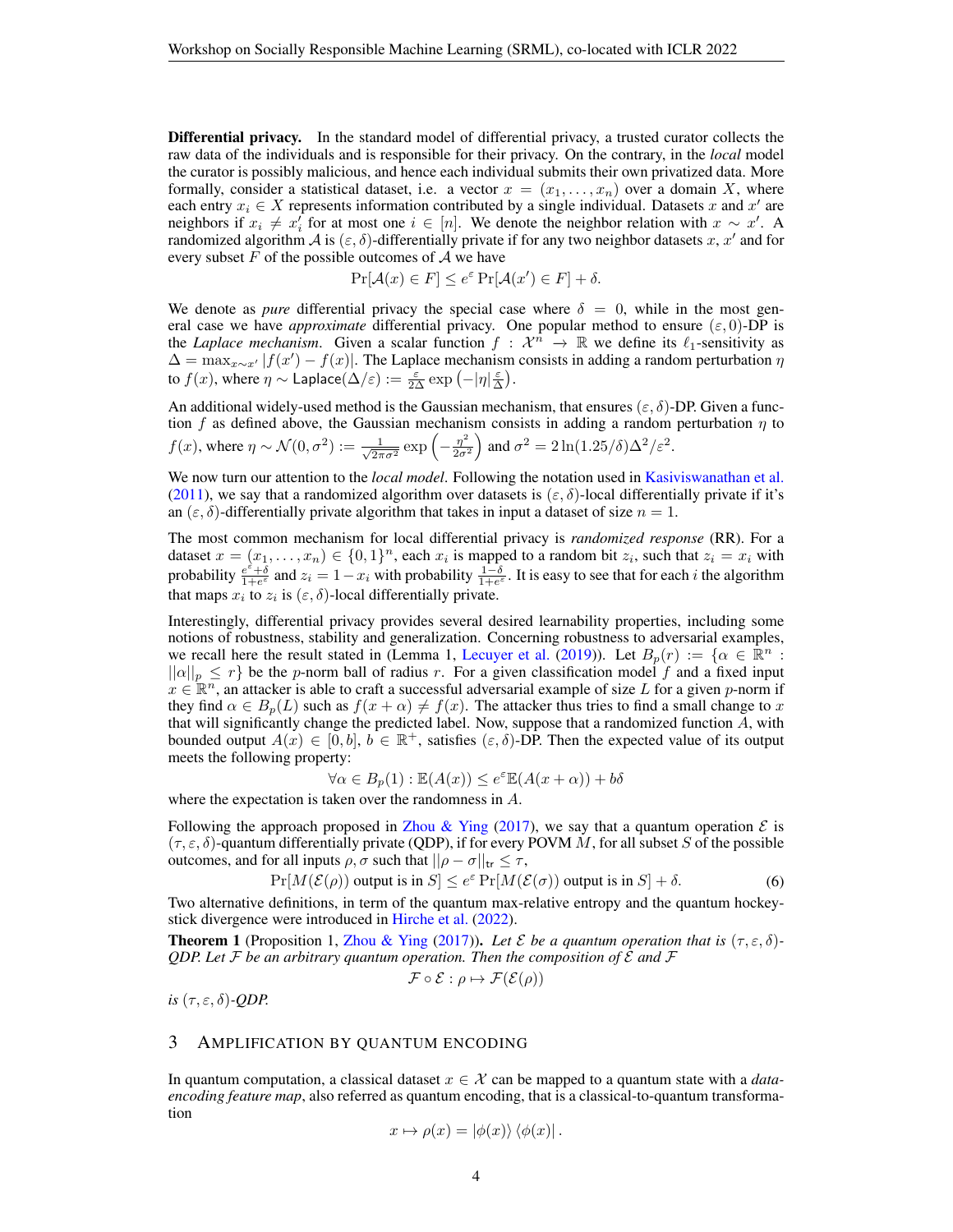Given a dataset  $x = (x_1, \ldots, x_n)$ , where each  $x_i$  is a binary string, one of the most common information encoding strategy is the *basis encoding*, which is described by a uniform superposition of computational basis states

$$
x \mapsto \frac{1}{\sqrt{n}} \sum_{i=1}^n |x_i\rangle.
$$

For a complex value dataset  $x \in \mathbb{C}^n$ , it's convenient to adopt the *amplitude encoding* (also referred as *wavefunction encoding* in [LaRose & Coyle](#page-13-4) [\(2020\)](#page-13-4)),

$$
x \mapsto \sum_{i=1}^{n} x_i \left| i \right\rangle.
$$

We always assume that the input vector x is normalised as  $||x||^2 = \sum_i |x_i|^2 = 1$ . For convenience, we set the following parameter, that will be employed in the following.

<span id="page-4-0"></span>
$$
\Gamma(x) := \max_{j} |x_j|^2. \tag{7}
$$

For a dataset  $x \in [0, 2\pi]^n$  we can define the *rotation encoding*,

$$
x \mapsto \sum_{q_1...q_n=0}^1 \prod_{k=1}^n \cos(x_k)^{q_k} \sin(x_k)^{1-q_k} |q_1,\ldots,q_k\rangle.
$$

As noted in [Schuld](#page-13-5) [\(2021\)](#page-13-5), a quantum encoding gives rise to a *quantum kernel*, which is the inner product between two data-encoding feature vectors. For any  $x, x' \in \mathcal{X}$ , the quantum kernel induced by  $\phi$  is

<span id="page-4-1"></span>
$$
\kappa_{\phi}(x, x') = ||\rho(x)\rho(x')||_{\text{tr}} = |\langle \phi(x)|\phi(x')\rangle|^2,
$$
\n(8)

Since we are dealing with differential privacy, quantum kernels evaluated on neighbor inputs are of particular interest. To this end, we define the *quantum minimum adjacent kernel*

$$
\hat{\kappa}_{\phi} := \min_{x \sim x'} \kappa_{\phi}(x, x').
$$

The expressions of  $\kappa_{\phi}$  and  $\hat{\kappa}_{\phi}$  for the quantum encodings defined above can be found in [Table \(1\).](#page-5-0) We refer to [Schuld](#page-13-5) [\(2021\)](#page-13-5) for more details and more examples of quantum kernels.

We observe that the minimum adjacent kernels allows us to connect the quantum and classical definition of differential privacy.

**Lemma 1** (Quantum-to-classical DP). Let  $x \in \mathcal{X}$  and let A be a quantum algorithm that takes *as input only*  $\rho(x) = |\phi(x)\rangle \langle \phi(x)|$  and performs a  $(\sqrt{1-\hat{\kappa}_{\phi}}, \varepsilon, \delta)$ -QDP quantum operation  $\mathcal E$  on  $\rho(x)$ *. Then*  $\mathcal{A} \circ \rho$  *is*  $(\varepsilon, \delta)$ *-DP.* 

*Proof.* Let x, x' two neighbouring datasets and  $|\phi(x)\rangle$ ,  $|\phi(x')\rangle$  their corresponding encodings. By definition, their trace distance is upper bounded by the *minimum adjacent kernel*,

$$
||\rho(x) - \rho(x')||_{\text{tr}} \le \sqrt{1 - |\langle \phi(x)|\phi(x')\rangle|^2} := \sqrt{1 - \kappa_{\phi}(x, x')} \le \sqrt{1 - \hat{\kappa}_{\phi}}.
$$

By definition of *quantum differential privacy*, for any measurement M, and for any subset S of the possible outcomes,

$$
\Pr[M(\mathcal{E}(\rho(x))) \text{ output is in } S] \le e^{\varepsilon} \Pr[M(\mathcal{E}(\rho(x'))) \text{ output is in } S] + \delta.
$$

Since quantum DP is robust to post-processing [\(Theorem](#page-3-1) [1\)](#page-3-1), the former inequality implies that the algorithm  $A \circ \rho$  is  $(\varepsilon, \delta)$ -DP. П

Moreover, we can show that if  $\hat{\kappa}_{\phi}$  is larger than 0, then any quantum algorithm that accesses solely the quantum encoding of a classical dataset satisfies approximate differential privacy.

**Lemma 2** (Approximate DP by quantum encoding). Let  $x \in \mathcal{X}$  and let A be a quantum algorithm *that takes as input only*  $\rho(x) = |\phi(x)\rangle \langle \phi(x)|$ *. Then*  $\mathcal{A} \circ \rho$  *is*  $(0, \sqrt{1 - \hat{\kappa}_{\phi}})$ *-DP.*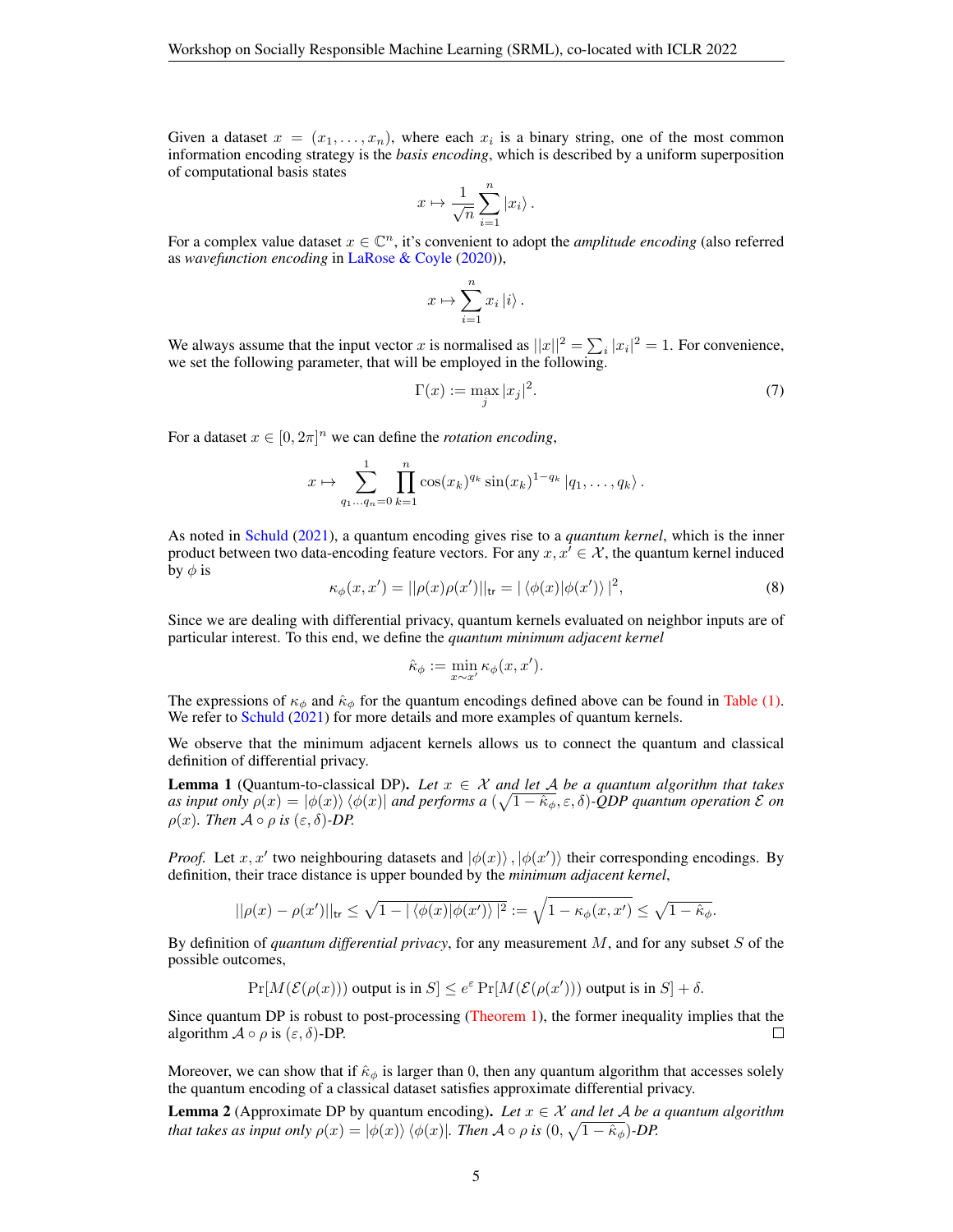<span id="page-5-0"></span>Table 1: Quantum kernels and quantum minimum adjacent kernels for several quantum encodings. Here  $\delta_{x,y}$  is the Kronecker function and  $\Gamma(x)$  is the parameter defined in [Eq. \(7\).](#page-4-0)

| ENCODING $\phi$           | $\kappa_{\phi}(x,x')$                               | $\ddot{\kappa}_A$ |
|---------------------------|-----------------------------------------------------|-------------------|
| <b>BASIS ENCODING</b>     | $\frac{\sum_i \delta_{x_i,x'_i}}{ x^\dagger x' ^2}$ | $1-1/n$           |
| <b>AMPLITUDE ENCODING</b> |                                                     | $1-\Gamma(x)$     |
| <b>ROTATION ENCODING</b>  | $\prod_i  \cos(x_i - x'_i) ^2$                      |                   |

<span id="page-5-1"></span>

| <b>Algorithm 1</b> Composition of quantum encoding and a noise-adding mechanism                                       |
|-----------------------------------------------------------------------------------------------------------------------|
| <b>Input:</b> a dataset $x = (x_1, \ldots, x_n)$ , a POVM M with outcomes in $\{0, 1\}$ , a distribution D            |
| for $i=1$ to m do                                                                                                     |
| Perform the feature map $x \mapsto \rho(x) =  \phi(x)\rangle \langle \phi(x) $                                        |
| Apply M to $\rho(x)$ and store the output in $y_i$                                                                    |
| end for                                                                                                               |
| Compute the mean $\mu = \frac{1}{m} \sum_{i=1}^{m} y_i$ and output $O = \mu + \eta$ , where $\eta \sim \mathcal{D}$ . |

*Proof.* Since differential privacy is preserved under post-processing, we can assume that A consists of a quantum operation S followed by a POVM measurement M. Let F be a subset of the possible outcomes of M. We define the two-outcome measurement  $M'$  such that  $M'$  runs M and accepts if the resulting outcome is in  $F$ , otherwise it rejects. Plugging [Eq. \(8\)](#page-4-1) and [Eq. \(1\)](#page-2-0) into [Eq. \(2\),](#page-2-1) we get the following bound:

$$
\Pr[M(S(\rho(x)) \in F] - \Pr[M(S(\rho(x')) \in F])
$$
\n
$$
\leq |S(\rho(x)) - S(\rho(x'))|_{\text{tr}} \leq ||\rho(x) - \rho(x')||_{\text{tr}} = \sqrt{1 - |\langle \phi(x)|\phi(x')\rangle|^2} \leq \sqrt{1 - \hat{\kappa}_{\phi}}.
$$
\nThus the algorithm  $A \circ \rho$  is  $(0, \sqrt{1 - \hat{\kappa}_{\phi}})$ -DP.

So far we have shown that quantum encodings inherently provide approximate differential privacy, under some suitable assumptions. In the following, we study the interaction of quantum encoding and classical noise-adding mechanisms, as sketched in algorithm [1.](#page-5-1) In particular, we show DP amplification results for the Laplace and Gaussian mechanisms. We state these results in a probabilistic fashion, but we remark that the failure probability can be absorbed in the  $\delta$  parameter by applying Lemma 1.5 in [Vadhan](#page-13-6) [\(2017\)](#page-13-6).

<span id="page-5-2"></span>**Theorem 2** (Composition of quantum encoding and Laplace mechanism). Let  $x, m, M, \rho$  be as in  $algorithms$  *[1.](#page-5-1)* Let  $D = \text{Laplace}(\frac{1}{\varepsilon}(\sqrt{1-\hat{\kappa}_{\phi}}+t))$  $D = \text{Laplace}(\frac{1}{\varepsilon}(\sqrt{1-\hat{\kappa}_{\phi}}+t))$  $D = \text{Laplace}(\frac{1}{\varepsilon}(\sqrt{1-\hat{\kappa}_{\phi}}+t))$  for any  $t \geq 0$ . Then algorithm 1 is  $(\varepsilon, 0)$ -DP with *exponentially high probability in* t *and* m*.*

*Proof.* Let  $x, x'$  be two neighbouring datasets. Denote as  $y'_i$  and  $\mu'$  the outcomes of M on input  $\rho(x')$  and their mean, respectively. First, we make the following observation

$$
|\mathbb{E}[M(\rho(x)) - M(\rho(x'))]| = |\Pr[M(\rho(x)) = 1] - \Pr[M(\rho(x')) = 1]| \le \sqrt{1 - \hat{\kappa}_{\phi}}.
$$

We apply now the Chernoff-Hoeffding's bound

$$
\Pr\left[\left|\frac{1}{m}\sum_{i=1}^m y_i - \mathbb{E}[M(\rho(x))] \right| \ge \frac{t}{2}\right] \le 2e^{-mt^2}.
$$

Thus with probability  $1 - 4e^{-mt^2}$  the means  $\mu$  and  $\mu'$  are within an additive factor  $t + \sqrt{1 - \hat{\kappa}_{\phi}}$ . Since  $\eta \sim$  Laplace $((t + \sqrt{1 - \hat{\kappa}_{\phi}})/\varepsilon)$ , we have that for any  $z \in \mathbb{R}$ ,

$$
\Pr[\mu + \eta = z] \le e^{\varepsilon} \Pr[\mu' + \eta = z]
$$

with probability at least  $1 - 4e^{-mt^2}$ . In other words, a Laplace perturbation of parameter  $(t +$  $\sqrt{1 - \hat{\kappa}_{\phi}}$ / $\varepsilon$  ensures  $(\varepsilon, 0)$ -DP with high probability in t and m.  $\Box$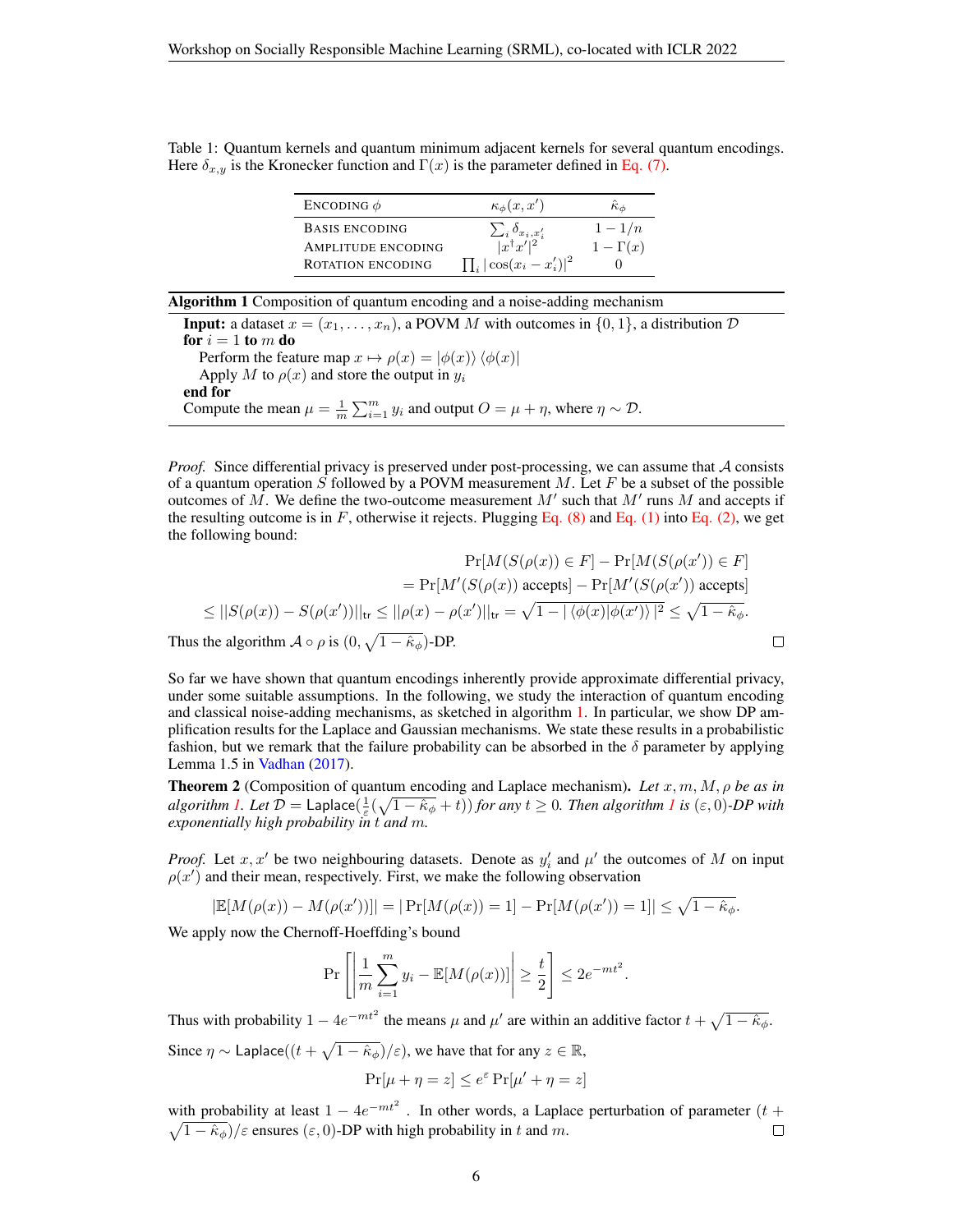Theorem 3 (Composition of quantum encoding and Gaussian mechanism). *Let* x, m, M, ρ *be as in algorithm [1.](#page-5-1) Let*  $\mathcal{D} = \mathcal{N}(0, \sigma^2)$  where  $\sigma^2 = 2 \ln(1.25/\delta)(\sqrt{1-\hat{\kappa}_{\phi}} + t)^2/\varepsilon^2$  for any  $t \ge 0$ . Then *algorithm l is*  $(\varepsilon, \delta)$ -*DP* with exponentially high probability in t and m.

*Proof.* Let  $x, x'$  be two neighbouring datasets. Denote as  $y'_i$  and  $\mu'$  the outcomes of M on input  $\rho(x')$  and their mean, respectively. By applying the same arguments of the proof of [Theorem](#page-5-2) [2,](#page-5-2) we show that, with probability  $1-4e^{-mt^2}$  the means  $\mu$  and  $\mu'$  are within an additive factor  $t+\sqrt{1-\hat{\kappa}_{\phi}}$ .

Since 
$$
\eta \sim \mathcal{N}(0, \sigma^2)
$$
 with  $\sigma^2 = 2 \ln(1.25/\delta)(\sqrt{1 - \hat{\kappa}_{\phi}} + t)^2/\varepsilon^2$ , we have that for any  $z \in \mathbb{R}$ ,  
\n
$$
\Pr[\mu + \eta = z] \le e^{\varepsilon} \Pr[\mu' + \eta = z] + \delta.
$$

with probability at least  $1 - 4e^{-mt^2}$ . So we proved that a Gaussian perturbation of parameter  $\sigma^2$ ensures  $(\varepsilon, \delta)$ -DP with high probability in t and m.

We can obtain explicit privacy amplification bounds by combining the values of  $\hat{\kappa}_{\phi}$  in [Table \(1\)](#page-5-0) with the results of this section. Remark that, unlike the basis and the amplitude encoding, the rotation encoding provides no privacy amplification, as  $\hat{\kappa}_{\phi} = 0$  in that case.

#### <span id="page-6-0"></span>4 AMPLIFICATION BY QUANTUM-INSPIRED SAMPLING

In quantum-inspired algorithms [Tang](#page-13-7) [\(2019;](#page-13-7) [2021\)](#page-13-8); Gilyén et al. [\(2018\)](#page-12-11); [Chia et al.](#page-11-7) [\(2018;](#page-11-7) [2020\)](#page-11-8), we simulate the measurement of  $|x\rangle^{\otimes m}$  in the computational basis and process the outcomes with a classical algorithm. Quantum-inspired subsampling generalizes the uniform subsampling. Indeed, uniform subsampling can be recovered as a special case when  $\Gamma(x) = 1/n$ .

We will show the intuitive fact that quantum-inspired subsampling amplifies DP. Our argument is similar to the one of (Problem 1.b, [Ullman](#page-13-9) [\(2017\)](#page-13-9)) for uniform subsampling, but we include the complete proof here for clarity. Given a normalised vector  $x = (x_1, \ldots, x_n) \in \mathbb{C}^n$ , let  $|x\rangle :=$  $\sum_{i=1}^{n} x_i |i\rangle$  be the amplitude encoding defined in the previous section.

<span id="page-6-1"></span>**Theorem 4** (DP amplification by quantum-inspired sampling). For any  $x \in \mathbb{C}^n$ , let  $s =$  $(s_1, \ldots, s_m)$  be the measurement outcomes in the computational basis of  $|x\rangle^{\otimes m}$ . Denote S as *the sampling mechanism that maps* x *into* s. Let A be a  $(\varepsilon, \delta)$ -DP algorithm that takes only s as *input.* Then  $\mathcal{A}' = \mathcal{A} \circ \mathcal{S}$  *is*  $(\varepsilon', \delta')$ -*DP*, with  $\varepsilon' = \log(1 + (e^{\varepsilon} - 1)\Gamma(x)m)$  and  $\delta' = \delta\Gamma(x)m$ .

*Proof.* We will use  $T \subseteq \{1, \ldots, n\}$  to denote the identities of the m-subsampled elements  $s_1, \ldots, s_m$  (i.e. their index, not their actual value). Note that T is a random variable, and that the randomness of  $\mathcal{A}' := \mathcal{A} \circ \mathcal{S}$  includes both the randomness of the sample T and the random coins of A. Let  $x \sim x'$  be adjacent datasets and assume that x and x' differ only on some row t. Let s (or s') be a subsample from x (or x') containing the rows in T. Let F be an arbitrary subset of the range of A). For convenience, define  $p = \Gamma(x)m$ . Note that, by definition of quantum amplitude encoding and by union bound,

 $Pr[i \in T] \le m \Pr[|x\rangle \text{ collapses to state } |i\rangle] = |x_i|^2 \le m \Gamma(x) := p$ 

To show  $(\log(1 + p(e^{\varepsilon} - 1)), p\delta)$ -DP, we have to bound the ratio

$$
\frac{\Pr[\mathcal{A'}(x) \in F] - p\delta}{\Pr[\mathcal{A'}(x') \in F]} \leq \frac{p \Pr[\mathcal{A}(s) \in F | i \in T] + (1-p) \Pr[\mathcal{A}(s) \in F | i \notin T] - p\delta}{p \Pr[\mathcal{A}(s') \in F | i \in T] + (1-p) \Pr[\mathcal{A}(s') \in F | i \notin T]}
$$

by  $p(1 + (e^{\varepsilon} - 1))$ . For simplicity, define the quantities

$$
C = \Pr[\mathcal{A}(s) \in F | i \in T]
$$

$$
C' = \Pr[\mathcal{A}(s') \in F | i \in T]
$$

$$
D = \Pr[\mathcal{A}(s) \in F | i \notin T] = \Pr[\mathcal{A}(s') \in F | i \notin T].
$$

We can rewrite the ratio as

$$
\frac{\Pr[\mathcal{A}'(x) \in F] - p\delta}{\Pr[\mathcal{A}'(x') \in F]} = \frac{pC + (1-p)D - p\delta}{pC' + (1-p)D}.
$$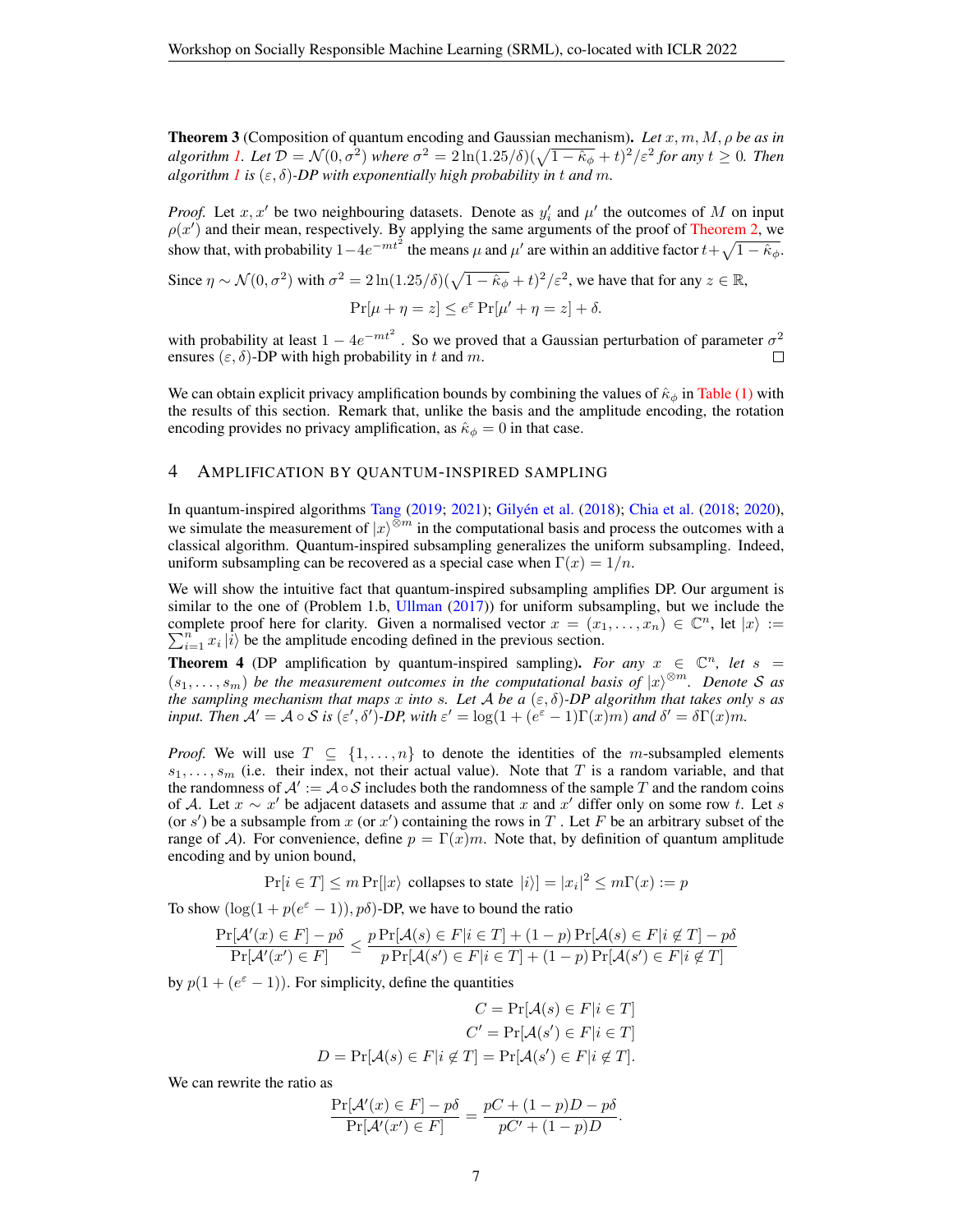Now we use the fact that, by  $(\varepsilon, \delta)$ -DP,  $C \le \min\{C', D\} + \delta$ . Plugging all together, we get

$$
pC + (1 - p)D - p\delta \le p(e^{\varepsilon} \min\{C', D\}) + (1 - p)D
$$
  
\n
$$
\le p(\min\{C', D\} + (e^{\varepsilon} - 1) \min\{C', D\}) + (1 - p)D
$$
  
\n
$$
\le p(C' + (e^{\varepsilon} - 1)(pC' + (1 - p)D)) + (1 - p)D
$$
  
\n
$$
\le (pC' + (1 - p)D) + p(e^{\varepsilon} - 1))(pC' + (1 - p)D) \le (1 + p(e^{\varepsilon} - 1))(pC' + (1 - p)D),
$$

where the third-to-last line follow from  $\min\{x, y\} \leq \alpha x + (1 - \alpha)y$  for every  $0 \leq \alpha \leq 1$ . To conclude the proof, we rewrite the ratio and get the desired bound.

$$
\frac{\Pr[\mathcal{A}'(x) \in F] - p\delta}{\Pr[\mathcal{A}'(x') \in F]} \le 1 + p(e^{\varepsilon} - 1).
$$

If we don't require A to be  $(\varepsilon, \delta)$ -DP, we obtain the following corollary as a special case of [Theo](#page-6-1)[rem](#page-6-1) [4.](#page-6-1)

**Corollary 1** (Approximate DP by quantum-inspired sampling). *For any*  $x \in \mathbb{C}^n$ , *let*  $s =$  $(s_1, \ldots, s_m)$  be the measurement outcomes in the computational basis of  $\ket{x}^{\otimes m}$ . Denote S as *the sampling mechanism that maps* x *into* s*. Let* A *be an algorithm that takes only* s *as input. Then*  $\mathcal{A} \circ \mathcal{S}$  *is*  $(0, \Gamma(x)m)$ *-DP.* 

## <span id="page-7-0"></span>5 AMPLIFICATION BY QUANTUM EVOLUTION

In this section, we look at quantum operations and how they can amplify differential privacy. First, we show a general result regarding the QDP amplification for distance-decreasing quantum operations and then we explore some explicit examples for certain classes of quantum channels. To establish our results, we first need to characterize quantum channels, in terms of the quantum analogs of the classical mixing conditions introduced in [Doeblin](#page-11-9) [\(1937\)](#page-11-9); [Dobrushin](#page-11-10) [\(1956\)](#page-11-10).

**Definition 1.** Let  $T : \mathcal{H} \to \mathcal{H}'$  be a quantum operation and  $\gamma \in [0, 1]$ . We say that T is:

*1.* γ*-Dobrushin if*

$$
\sup_{\rho\neq\sigma}\frac{||T(\rho)-T(\sigma)||_{\mathsf{tr}}}{||\rho-\sigma||_{\mathsf{tr}}}\leq\gamma.
$$

2.  $\gamma$ -Doeblin if there exists a quantum operation  $T': \mathcal{H} \to \mathcal{H}'$  such that  $T'(X) = Tr[X]Y$ *for some*  $Y \in H'$  *and*  $T - \gamma T'$  *is positive.* 

We remark that the  $\eta^{Tr}(T) := \inf \{ \gamma : T \text{ is } \gamma\text{-Debrushin} \}$ , where  $\eta^{Tr}(T)$  is the quantum Dobrushin coefficient introduced in [Gaubert & Qu](#page-12-12) [\(2015\)](#page-12-12); [Hiai & Ruskai](#page-12-9) [\(2016\)](#page-12-9).

Lemma 3 (adapted from [Wolf](#page-14-2) [\(2012\)](#page-14-2), Theorem 8.17). *Let T be a* γ*-Doeblin quantum operation with*  $\gamma \in [0, 1]$ *. Then T is a*  $(1 - \gamma)$ *-Dobrushin quantum operation.* 

Thus, we show that a post-processed quantum channel  $S \circ \mathcal{E}$  amplifies quantum differential privacy, provided that T is  $\gamma$ -Dobrushin.

<span id="page-7-1"></span>**Theorem 5.** Let  $\mathcal E$  be a  $\gamma$ -Dobrushin quantum operation and let  $\mathcal S$  be a  $(\tau, \varepsilon(\tau), 0)$ -QDP quantum *operation, where*  $\varepsilon : \mathbb{R}^+ \to [0,1]$ *. Then*  $S \circ \mathcal{E}$  *is*  $(\tau, \varepsilon(\gamma \tau), 0)$ *-QDP.* 

*Proof.* Let  $\sigma$  and  $\rho$  two states such that  $||\rho - \sigma||_{tr} \leq \tau$ . By definition of  $\gamma$ -Dobrushin, the trace distance between  $\mathcal{E}(\rho)$  and  $\mathcal{E}(\sigma)$  can be upper bounded as follows.

$$
||\mathcal{E}(\rho) - \mathcal{E}(\sigma)||_{\mathsf{tr}} \leq \gamma ||\rho - \sigma||_{\mathsf{tr}} \leq \gamma\tau.
$$

The channel S is  $(\gamma \tau, \varepsilon(\gamma \tau), 0)$ -QDP, thus, for any measurement M,

$$
\Pr[M(\mathcal{S}(\mathcal{E}(\rho)) \in F] \le \exp(\varepsilon(\gamma \tau)) \Pr[M(\mathcal{S}(\mathcal{E}(\sigma)) \in F].
$$

The inequality above shows that  $S \circ \mathcal{E}$  is  $(\tau, \varepsilon(\gamma \tau), 0)$ -QDP.

 $\Box$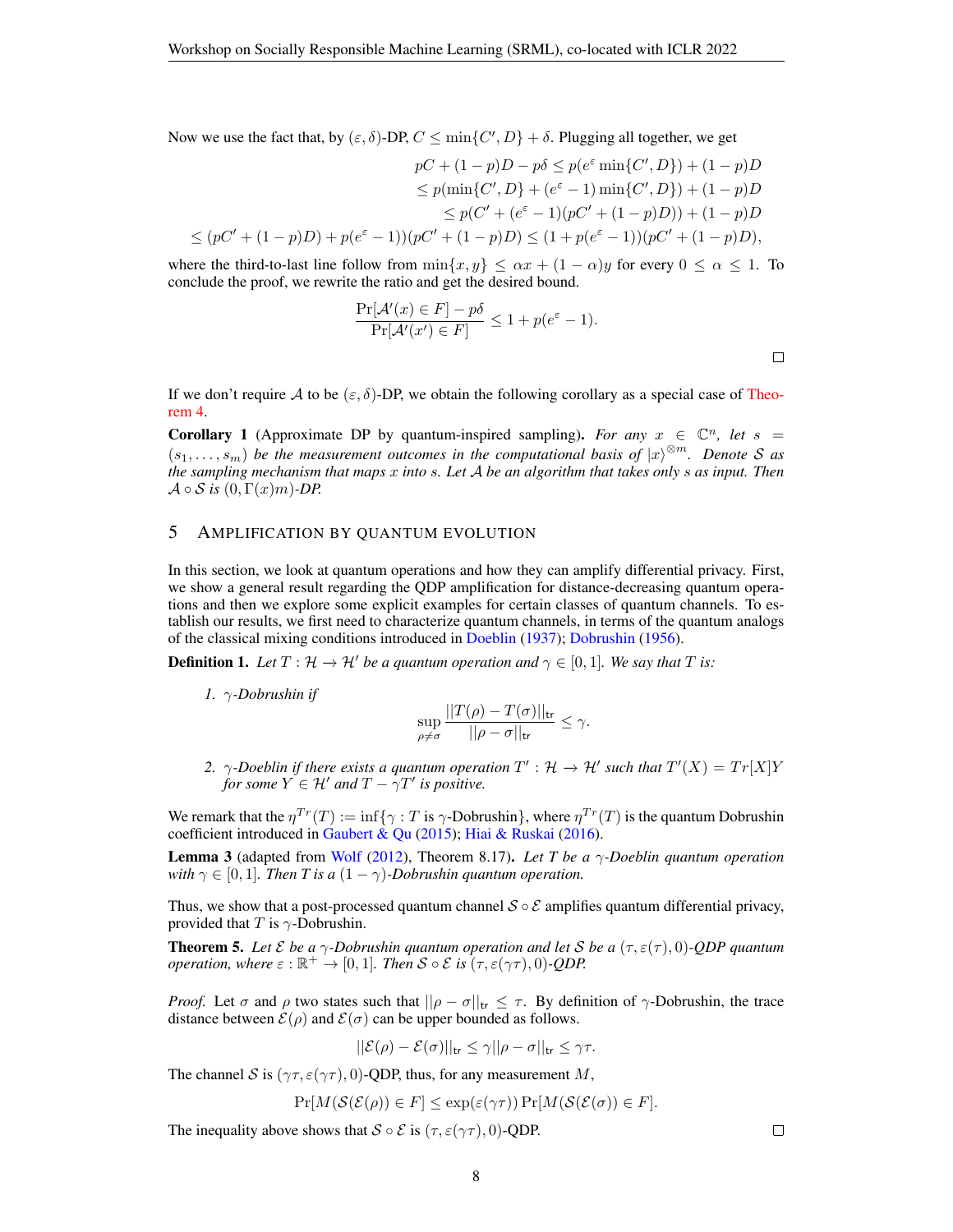To better demonstrate the application of this result, we give some explicit examples for different quantum channels. First, we recall the definitions of some relevant quantum operations Nielsen  $\&$ [Chuang](#page-13-10) [\(2010\)](#page-13-10). The *generalized amplitude damping* channel for a single qubit is defined as

$$
\mathcal{E}_{GAD}(\rho)=\sum_{k=0}^3 E_k \rho E_k^\dagger
$$

in the 2-dimensional Hilbert space  $\mathcal{H}_2$ , where

$$
E_0 = \sqrt{p} \begin{bmatrix} 1 & 0 \\ 0 & \sqrt{1-\gamma} \end{bmatrix}, E_1 = \sqrt{p} \begin{bmatrix} 0 & \sqrt{\gamma} \\ 0 & 0 \end{bmatrix},
$$
  

$$
E_2 = \sqrt{1-p} \begin{bmatrix} \sqrt{1-\gamma} & 0 \\ 0 & 1 \end{bmatrix}, E_3 = \sqrt{1-p} \begin{bmatrix} 0 & 0 \\ \sqrt{\gamma} & 0 \end{bmatrix}.
$$

and  $p$  and  $\gamma$  are two parameters. The *phase damping* channel for a single qubit is defined by the operator-sum representation

$$
\mathcal{E}_{PD}(\rho) = E_0 \rho E_0^{\dagger} + E_1 \rho E_1^{\dagger}
$$

in the 2-dimensional Hilbert space  $\mathcal{H}_2$ , where

$$
E_0 = \begin{bmatrix} \sqrt{1} & 0 \\ 0 & \sqrt{\lambda} \end{bmatrix}, E_1 = \begin{bmatrix} 0 & 0 \\ 0 & \sqrt{\lambda} \end{bmatrix}.
$$

Thus we can compose the channels above to define the *phase-amplitude damping* channel

$$
\mathcal{E}_{PAD}(\rho) = \mathcal{E}_{GAD}(\mathcal{E}_{PD}(\rho)).
$$

As shown in [Zhou & Ying](#page-14-1) [\(2017\)](#page-14-1), the phase-amplitude damping channel is  $(d, \varepsilon, 0)$ -QDP, with

<span id="page-8-1"></span>
$$
\varepsilon := \ln\left(1 + \frac{2d\sqrt{1 - \gamma}\sqrt{1 - \lambda}}{1 - \sqrt{1 - \gamma}\sqrt{1 - \lambda}}\right) \tag{9}
$$

The *depolarizing* channel corresponds to the quantum operation

$$
\mathcal{E}_{Dep} = p\frac{\mathbb{I}}{D} + (1-p)\rho
$$

where  $D$  is the dimension of the state Hilbert space and  $p$  is the probability parameter. As shown in [Zhou & Ying](#page-14-1) [\(2017\)](#page-14-1), the depolarizing channel is  $(d, \varepsilon, 0)$ -QDP, with

$$
\varepsilon := \ln\left(1 + \frac{1-p}{p}dD\right).
$$

The following result characterizes a family of Dobrushin quantum operation.

<span id="page-8-0"></span>**Lemma 4** [\(Hiai & Ruskai](#page-12-9) [\(2016\)](#page-12-9), Theorem 6.1). Let  $\Phi_T$  be a quantum operation such that

- *1.*  $\Phi_T(\mathbb{I}) = \mathbb{I}(\Phi_T$  *is unital*),
- 2.  $\Phi_T : \mathbb{I} + w \cdot \sigma \to \mathbb{I} + (Tw) \cdot \sigma$  *where T* is a real matrix with  $||T||_{\infty} \leq 1$ , *where*  $|| \cdot ||_{\infty}$  is *the operator norm.*

*Then*  $\Phi_T$  *is*  $||T||_{\infty}$ *-Dobrushin.* 

Interestingly, the Dobrushin condition and unitality ensure quantum *pure* differential privacy, as we show in the following theorem.

**Theorem 6.** Let  $\Phi$  be a quantum operation in the 2-dimensional Hilbert space  $\mathcal{H}_2$ , such that

- *1.*  $\Phi(\mathbb{I}) = \mathbb{I}$  *(* $\Phi$  *is unital),*
- *2.* Φ *is* γ*-Dobrushin.*

*Then*  $\Phi$  *is*  $(d, \log(1 + 2d\gamma), 0)$ *-QDP.*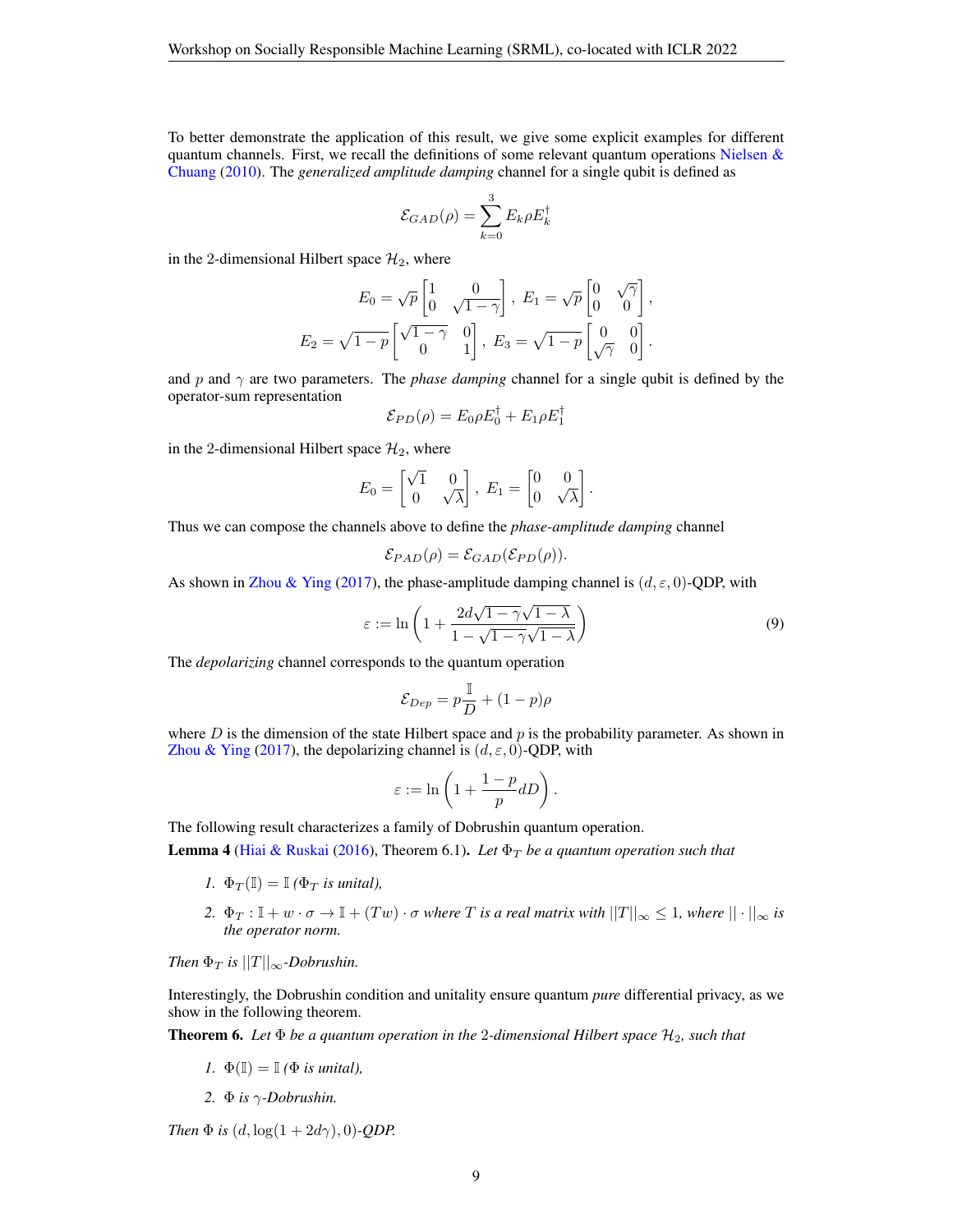Table 2: The channels below satisfies  $(d, \varepsilon, 0)$ -QDP with the  $\varepsilon$  values shown in the table. We denoted as  $\Phi_{\gamma}$  an arbitrary  $\gamma$ -Dobrushin unital channel.

| <b>CHANNEL</b>                          | ε                                                                                                    | <b>REFERENCE</b>              |
|-----------------------------------------|------------------------------------------------------------------------------------------------------|-------------------------------|
| $\mathcal{E}_{Dep}$                     | $\ln\left(1+\frac{1-p}{p}dD\right)$                                                                  | ZHOU & YING (2017)            |
| $\mathcal{E}_{PAD}$                     | $\ln\left(1+\frac{2d\sqrt{1-\gamma}\sqrt{1-\lambda}}{1-\sqrt{1-\gamma}\sqrt{1-\lambda}}\right)$      | <b>ZHOU &amp; YING (2017)</b> |
| $\Phi_{\gamma}$                         | $\ln(1+2d\gamma)$                                                                                    | THEOREM 6                     |
| $\mathcal E_{PAD}\circ\mathcal E_{Dep}$ | $(1-p)\ln\left(1+\frac{2d\sqrt{1-\gamma}\sqrt{1-\lambda}}{1-\sqrt{1-\gamma}\sqrt{1-\lambda}}\right)$ | THEOREM <sub>7</sub>          |

*Proof.* Consider two arbitrary qubit states  $\rho_1, \rho_2$  and set  $||\rho_1 - \rho_2||_{\text{tr}} := d$ . The  $\gamma$ -Dobrushin condition can be restated as follows:

$$
||\Phi(\rho_1) - \Phi(\rho_2)||_{\text{tr}} \le \gamma ||\rho_1 - \rho_2||_{\text{tr}} = \gamma d.
$$

Given an arbitrary POVM  $M = \{M_m\}$ , we want to bound the following quantity

$$
\frac{\text{Tr}\{\Phi(\rho_1)M_m\}}{\text{Tr}\{\Phi(\rho_2)M_m\}}-1
$$

First, we upper bound the numerator:

$$
\operatorname{Tr}\{\Phi(\rho_1)M_m\} - \operatorname{Tr}\{\Phi(\rho_2)M_m\} = \operatorname{Tr}\{(\Phi(\rho_1) - \Phi(\rho_2))M_m\} \le d\gamma \operatorname{Tr}\{M_m\}.
$$

Since  $\rho_2$  is a qubit state, can write  $\rho_2 = \frac{1}{2}(\mathbb{I} + r \cdot \sigma)$  for a Bloch vector r.

$$
\operatorname{Tr}\{\Phi(\rho_2)M_m\} = \operatorname{Tr}\left\{\frac{1}{2}\Phi(\mathbb{I}+r\cdot\sigma)M_m\right\} \ge \frac{1}{2}\operatorname{Tr}\{\Phi(\mathbb{I})M_m\} = \frac{1}{2}\operatorname{Tr}\{M_m\},
$$

where we used unitality in the last inequality. Putting all together, we get

$$
\frac{\text{Tr}\{\Phi(\rho_1)M_m\}}{\text{Tr}\{\Phi(\rho_2)M_m\}} - 1 \le \frac{d\gamma \text{ Tr}\{M_m\}}{\frac{1}{2}\text{Tr}\{M_m\}} = 2d\gamma.
$$

Thus the channel  $\Phi$  is log(1 + 2d $\gamma$ )-QDP.

$$
\frac{\text{Tr}\{\Phi(\rho_1)M_m\}}{\text{Tr}\{\Phi(\rho_2)M_m\}} \le e^{\varepsilon},
$$

where  $\varepsilon := \ln(1 + 2d\gamma)$ .

Finally, we show how [Theorem](#page-7-1) [5](#page-7-1) can be used to derive privacy amplification bounds for the composition of several channels.

Theorem 7. *The composition of the depolarizing channel and the phase-amplitude damping channel*  $\mathcal{E}_{PAD} \circ \mathcal{E}_{Dep}$  *is*  $(d, \varepsilon, 0)$ -*QDP*, where

$$
\varepsilon = (1-p)\ln\left(1 + \frac{2d\sqrt{1-\gamma}\sqrt{1-\lambda}}{1-\sqrt{1-\gamma}\sqrt{1-\lambda}}\right).
$$

*Proof.* We use the fact that the depolarizing channel  $\mathcal{E}_{Dep}$  satisfies the Dobrushin condition. This can be shown either by direct computation or by observing that  $\mathcal{E}_{Dep}$  satisfies the hypothesis of [Lemma](#page-8-0) [4](#page-8-0) with  $||T||_{\infty} = 1 - p$ . Then we can combine [Eq. \(9\)](#page-8-1) with [Theorem](#page-7-1) [5](#page-7-1) to derive the desired bound for the composed channel  $\mathcal{E}_{PAD} \circ \mathcal{E}_{Dep}$ .  $\Box$ 

## 6 DISCUSSION AND FUTURE WORK

We have undertaken a systematic study of differential privacy amplification in quantum and quantum-inspired algorithms. Our work is the first to reason about quantum encodings through the lens of differential privacy, laying the foundation for further analysis. Prior to this work, the

 $\Box$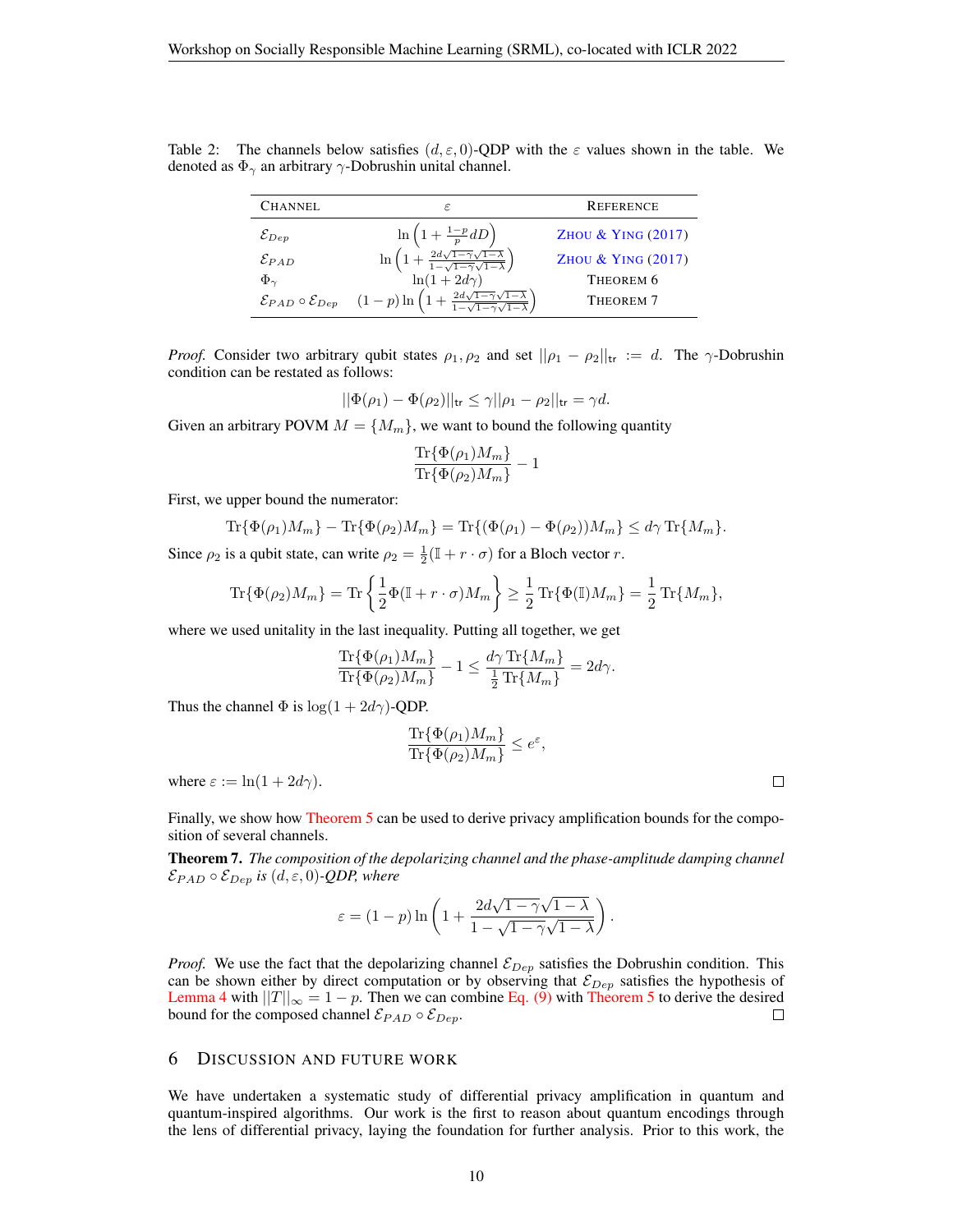choice of the encoding was motivated mainly by expressiveness [Schuld et al.](#page-13-11) [\(2021\)](#page-13-11), efficiency, generalization [Caro et al.](#page-11-11) [\(2021\)](#page-11-11) and robustness to experimental noise [LaRose & Coyle](#page-13-4) [\(2020\)](#page-13-4). Due to the intimate relation between DP, algorithmic stability and robustness to adversarial examples, our results suggest new criteria for the choice of quantum encodings. Previous work explored the relation between experimental noise, quantum differential privacy and robustness. The tighter bounds presented in our paper can be used to improve the result of  $Du$  et al. [\(2021\)](#page-12-8), taking into account the composition of several mechanisms. Moreover, the amplitude encoding is employed in many quantum machine learning algorithms with potential quantum speed-ups, such as [Harrow et al.](#page-12-13) [\(2009\)](#page-12-13); [Wiebe et al.](#page-14-3) [\(2012\)](#page-14-3); [Rebentrost et al.](#page-13-12) [\(2014\)](#page-13-12); [Kerenidis & Prakash](#page-13-13) [\(2017\)](#page-13-13); [Biamonte et al.](#page-11-12) [\(2017\)](#page-11-12); [Kerenidis et al.](#page-13-14) [\(2019a;](#page-13-14)[b\)](#page-13-15); [Kerenidis & Landman](#page-12-14) [\(2021\)](#page-12-14). Our results can found application in the analysis of privacy-preserving versions of these algorithms.

In the future, it would be interesting to provide similar amplification results for the notion of quantum differential privacy employed in [Aaronson & Rothblum](#page-10-1) [\(2019\)](#page-10-1). As previously mentioned, in the quantum setting, different definitions of neighbouring quantum states lead to different notions for quantum differential privacy. Thus, understanding the relationship between these notions is of both theoretical and practical interest. To this end, one could also adopt the variety of quantum distances available in the quantum information literature. One of the best candidates for this purpose is the *quantum Wasserstein distance* introduced in [De Palma et al.](#page-11-13) [\(2021\)](#page-11-13), which generalises the notion of neighbouring quantum states of [Aaronson & Rothblum](#page-10-1) [\(2019\)](#page-10-1). Furthermore, the relation between the contraction coefficient of quantum channels and DP which we have explored in this paper can also be studied alternatively with this distance due to the contractivity results proved in [De Palma](#page-11-13) [et al.](#page-11-13) [\(2021\)](#page-11-13).

Another interesting future direction would be to expand our composition results and the previous work of [Zhou & Ying](#page-14-1) [\(2017\)](#page-14-1) on the differential privacy of specific quantum channels, to more general classes of quantum operations, in term of their general characteristics such as contraction coefficients or channel capacity. On this note, a good candidate would be to study the effect of the class of LOCC (Local Operations and Classical Communication) operations on both classical and quantum differential privacy. This class is of particular interest due to its relation to entanglement, which is another non-classical and unique property of the quantum world to be studied in the context of differential privacy.

Finally, as a follow up of our theoretical results, we aim to investigate the experimental implementation, their feasibility, and their application using the available NISQ devices. Experimental noise is among the major limitations of current architectures. Yet, demonstrating that such noise provides beneficial properties, such as privacy and robustness, could shape the pathway for new applications.

#### ACKNOWLEDGMENTS

We thank Vincent Cohen-Addad, Brian Coyle, Alex B. Grilo and Nai-Hui Chia for useful discussions.

#### **REFERENCES**

- <span id="page-10-1"></span>Scott Aaronson and Guy N. Rothblum. Gentle measurement of quantum states and differential privacy. In *Proceedings of the 51st Annual ACM SIGACT Symposium on Theory of Computing*, STOC 2019, pp. 322–333, New York, NY, USA, 2019. Association for Computing Machinery. ISBN 9781450367059. doi: 10.1145/3313276.3316378. URL [https://doi.org/10.](https://doi.org/10.1145/3313276.3316378) [1145/3313276.3316378](https://doi.org/10.1145/3313276.3316378).
- <span id="page-10-0"></span>Martin Abadi, Andy Chu, Ian Goodfellow, H. Brendan McMahan, Ilya Mironov, Kunal Talwar, and Li Zhang. Deep learning with differential privacy. *Proceedings of the 2016 ACM SIGSAC Conference on Computer and Communications Security*, Oct 2016. doi: 10.1145/2976749.2978318. URL <http://dx.doi.org/10.1145/2976749.2978318>.
- <span id="page-10-3"></span>Armando Angrisani and Elham Kashefi. Quantum local differential privacy and quantum statistical query model. *ArXiv*, abs/2203.03591, 2022.
- <span id="page-10-2"></span>Srinivasan Arunachalam, Alex B. Grilo, and Henry Yuen. Quantum statistical query learning, 2020. URL <https://arxiv.org/abs/2002.08240>.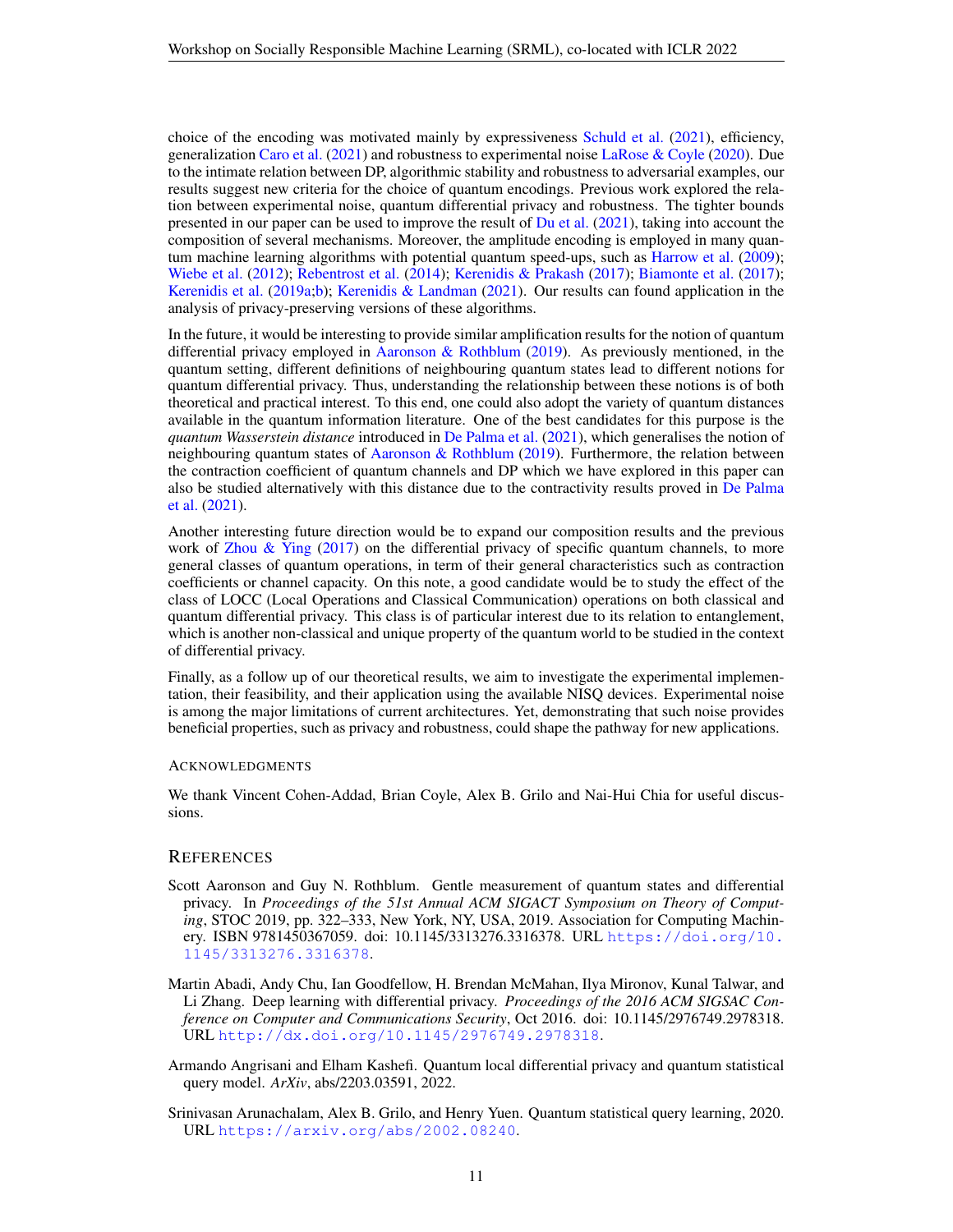- <span id="page-11-3"></span>Srinivasan Arunachalam, Yihui Quek, and John Smolin. Private learning implies quantum stability. In *Advances in Neural Information Processing Systems 34 pre-proceedings (NeurIPS 2021)*, NIPS'21, 2021.
- <span id="page-11-4"></span>Borja Balle, Gilles Barthe, and Marco Gaboardi. Privacy amplification by subsampling: Tight analyses via couplings and divergences. In *Proceedings of the 32nd International Conference on Neural Information Processing Systems*, NIPS'18, pp. 6280–6290, Red Hook, NY, USA, 2018. Curran Associates Inc.
- <span id="page-11-5"></span>Borja Balle, Gilles Barthe, Marco Gaboardi, and Joseph Geumlek. *Privacy Amplification by Mixing and Diffusion Mechanisms*. Curran Associates Inc., Red Hook, NY, USA, 2019.
- <span id="page-11-1"></span>Raef Bassily, Om Thakkar, and Abhradeep Thakurta. Model-agnostic private learning. In *Proceedings of the 32nd International Conference on Neural Information Processing Systems*, NIPS'18, pp. 7102–7112, Red Hook, NY, USA, 2018. Curran Associates Inc.
- <span id="page-11-12"></span>Jacob Biamonte, Peter Wittek, Nicola Pancotti, Patrick Rebentrost, Nathan Wiebe, and Seth Lloyd. Quantum machine learning. *Nature*, 549(7671):195–202, sep 2017. doi: 10.1038/nature23474. URL <https://doi.org/10.1038%2Fnature23474>.
- <span id="page-11-2"></span>M. Bun, R. Livni, and S. Moran. An equivalence between private classification and online prediction. In *2020 IEEE 61st Annual Symposium on Foundations of Computer Science (FOCS)*, pp. 389–402, Los Alamitos, CA, USA, nov 2020. IEEE Computer Society. doi: 10.1109/FOCS46700.2020.00044. URL [https://doi.ieeecomputersociety.org/](https://doi.ieeecomputersociety.org/10.1109/FOCS46700.2020.00044) [10.1109/FOCS46700.2020.00044](https://doi.ieeecomputersociety.org/10.1109/FOCS46700.2020.00044).
- <span id="page-11-11"></span>Matthias C. Caro, Elies Gil-Fuster, Johannes Jakob Meyer, Jens Eisert, and Ryan Sweke. Encodingdependent generalization bounds for parametrized quantum circuits. *Quantum*, 5:582, November 2021. ISSN 2521-327X. doi: 10.22331/q-2021-11-17-582. URL [https://doi.org/10.](https://doi.org/10.22331/q-2021-11-17-582) [22331/q-2021-11-17-582](https://doi.org/10.22331/q-2021-11-17-582).
- <span id="page-11-0"></span>Kamalika Chaudhuri, Claire Monteleoni, and Anand D. Sarwate. Differentially private empirical risk minimization. *Journal of Machine Learning Research*, 12(29):1069–1109, 2011. URL <http://jmlr.org/papers/v12/chaudhuri11a.html>.
- <span id="page-11-6"></span>Albert Cheu, Adam Smith, Jonathan Ullman, David Zeber, and Maxim Zhilyaev. Distributed differential privacy via shuffling. *Lecture Notes in Computer Science*, pp. 375–403, 2019. ISSN 1611-3349. doi: 10.1007/978-3-030-17653-2 13. URL [http://dx.doi.org/10.1007/](http://dx.doi.org/10.1007/978-3-030-17653-2_13) [978-3-030-17653-2\\_13](http://dx.doi.org/10.1007/978-3-030-17653-2_13).
- <span id="page-11-7"></span>Nai-Hui Chia, Han-Hsuan Lin, and Chunhao Wang. Quantum-inspired sublinear classical algorithms for solving low-rank linear systems, 2018. URL [https://arxiv.org/abs/1811.](https://arxiv.org/abs/1811.04852) [04852](https://arxiv.org/abs/1811.04852).
- <span id="page-11-8"></span>Nai-Hui Chia, András Gilyén, Tongyang Li, Han-Hsuan Lin, Ewin Tang, and Chunhao Wang. *Sampling-Based Sublinear Low-Rank Matrix Arithmetic Framework for Dequantizing Quantum Machine Learning*, pp. 387–400. Association for Computing Machinery, New York, NY, USA, 2020. ISBN 9781450369794. URL <https://doi.org/10.1145/3357713.3384314>.
- <span id="page-11-13"></span>Giacomo De Palma, Milad Marvian, Dario Trevisan, and Seth Lloyd. The quantum wasserstein distance of order 1. *IEEE Transactions on Information Theory*, 67(10):6627–6643, Oct 2021. ISSN 1557-9654. doi: 10.1109/tit.2021.3076442. URL [http://dx.doi.org/10.1109/](http://dx.doi.org/10.1109/TIT.2021.3076442) [TIT.2021.3076442](http://dx.doi.org/10.1109/TIT.2021.3076442).
- <span id="page-11-10"></span>R. L. Dobrushin. Central limit theorem for nonstationary markov chains. ii. *Theory of Probability & Its Applications*, 1(4):329–383, 1956. doi: 10.1137/1101029. URL [https://doi.org/](https://doi.org/10.1137/1101029) [10.1137/1101029](https://doi.org/10.1137/1101029).
- <span id="page-11-9"></span>W. Doeblin. Sur les proprietes asymptotiques de mouvements régis par certains types de chaînes simples (suite et fin). *Bulletin mathématique de la Société Roumaine des Sciences*, 39(2):3–61, 1937. ISSN 12203858. URL <http://www.jstor.org/stable/43769812>.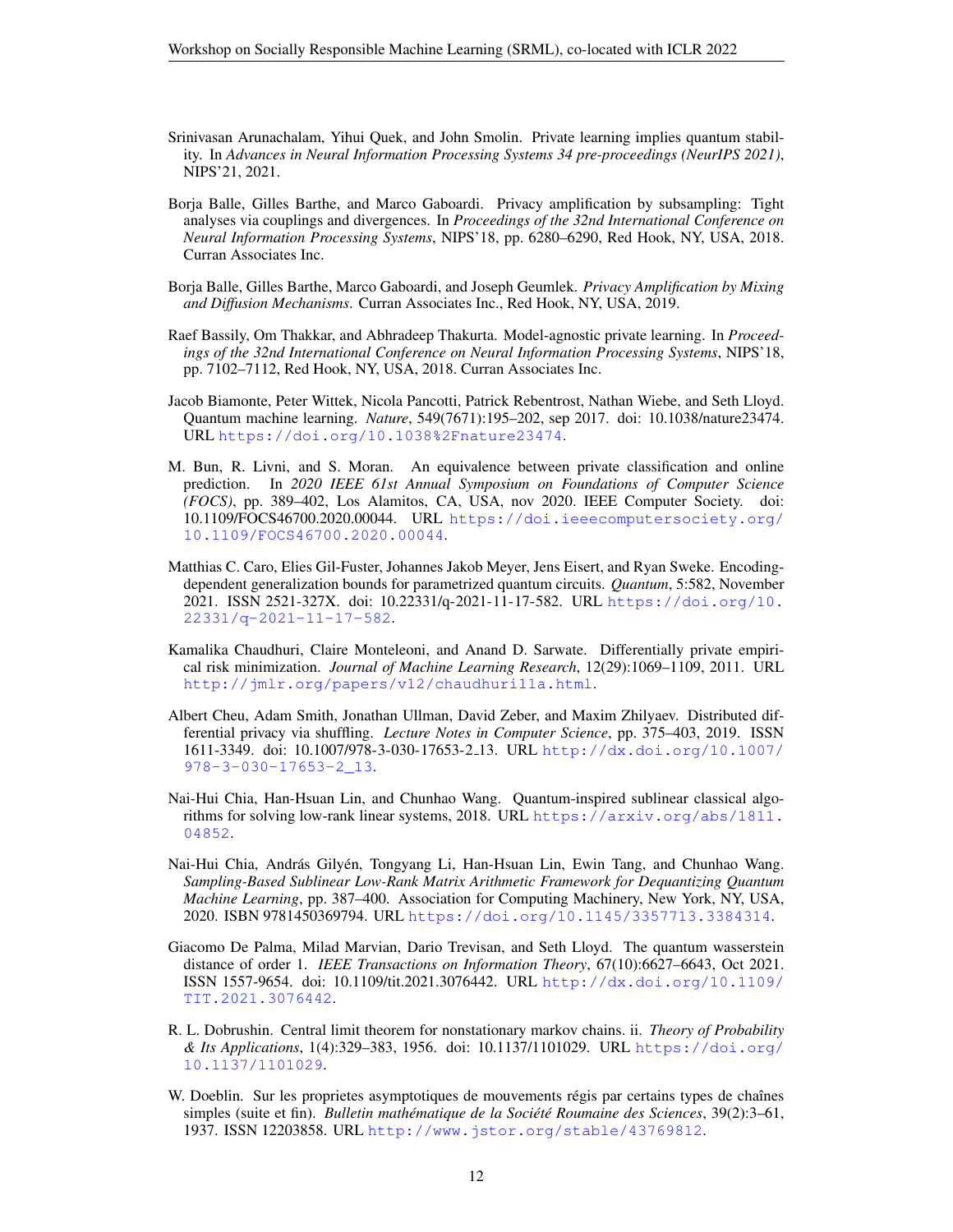- <span id="page-12-8"></span>Yuxuan Du, Min-Hsiu Hsieh, Tongliang Liu, Dacheng Tao, and Nana Liu. Quantum noise protects quantum classifiers against adversaries. *Physical Review Research*, 3(2), May 2021. ISSN 2643- 1564. doi: 10.1103/physrevresearch.3.023153. URL [http://dx.doi.org/10.1103/](http://dx.doi.org/10.1103/PhysRevResearch.3.023153) [PhysRevResearch.3.023153](http://dx.doi.org/10.1103/PhysRevResearch.3.023153).
- <span id="page-12-1"></span>Cynthia Dwork and Aaron Roth. The algorithmic foundations of differential privacy. 9(3–4): 211–407, August 2014. ISSN 1551-305X. doi: 10.1561/0400000042. URL [https://doi.](https://doi.org/10.1561/0400000042) [org/10.1561/0400000042](https://doi.org/10.1561/0400000042).
- <span id="page-12-0"></span>Cynthia Dwork, Frank McSherry, Kobbi Nissim, and Adam Smith. Calibrating noise to sensitivity in private data analysis. In *Proceedings of the Third Conference on Theory of Cryptography*, TCC'06, pp. 265–284, Berlin, Heidelberg, 2006. Springer-Verlag. ISBN 3540327312. doi: 10. 1007/11681878 14. URL [https://doi.org/10.1007/11681878\\_14](https://doi.org/10.1007/11681878_14).
- <span id="page-12-3"></span>Cynthia Dwork, Guy N. Rothblum, and Salil Vadhan. Boosting and differential privacy. In *2010 IEEE 51st Annual Symposium on Foundations of Computer Science*, pp. 51–60, 2010. doi: 10. 1109/FOCS.2010.12.
- <span id="page-12-7"></span>Vitaly Feldman, Ilya Mironov, Kunal Talwar, and Abhradeep Thakurta. Privacy amplification by iteration. *2018 IEEE 59th Annual Symposium on Foundations of Computer Science (FOCS)*, Oct 2018. doi: 10.1109/focs.2018.00056. URL [http://dx.doi.org/10.1109/FOCS.](http://dx.doi.org/10.1109/FOCS.2018.00056) [2018.00056](http://dx.doi.org/10.1109/FOCS.2018.00056).
- <span id="page-12-12"></span>Stéphane Gaubert and Zheng Qu. Dobrushin ergodicity coefficient for Markov operators on cones. *Integral Equations and Operator Theory*, 1(81):127–150, January 2015. doi: 10.1007/s00020-014-2193-2. URL <https://hal.inria.fr/hal-01099179>. Also arXiv:1307.4649.
- <span id="page-12-11"></span>András Gilyén, Seth Lloyd, and Ewin Tang. Quantum-inspired low-rank stochastic regression with logarithmic dependence on the dimension, 2018.
- <span id="page-12-5"></span>Moritz Hardt and Guy N. Rothblum. A multiplicative weights mechanism for privacy-preserving data analysis. In *2010 IEEE 51st Annual Symposium on Foundations of Computer Science*, pp. 61–70, 2010. doi: 10.1109/FOCS.2010.85.
- <span id="page-12-6"></span>Moritz Hardt, Katrina Ligett, and Frank McSherry. A simple and practical algorithm for differentially private data release. In *Proceedings of the 25th International Conference on Neural Information Processing Systems - Volume 2*, NIPS'12, pp. 2339–2347, Red Hook, NY, USA, 2012. Curran Associates Inc.
- <span id="page-12-13"></span>Aram W. Harrow, Avinatan Hassidim, and Seth Lloyd. Quantum algorithm for linear systems of equations. *Physical Review Letters*, 103(15), oct 2009. doi: 10.1103/physrevlett.103.150502. URL <https://doi.org/10.1103%2Fphysrevlett.103.150502>.
- <span id="page-12-9"></span>Fumio Hiai and Mary Beth Ruskai. Contraction coefficients for noisy quantum channels. *Journal of Mathematical Physics*, 57(1):015211, Jan 2016. ISSN 1089-7658. doi: 10.1063/1.4936215. URL <http://dx.doi.org/10.1063/1.4936215>.
- <span id="page-12-10"></span>Christoph Hirche, Cambyse Rouzé, and Daniel Stilck França. Quantum differential privacy: An information theory perspective, 2022. URL <https://arxiv.org/abs/2202.10717>.
- <span id="page-12-4"></span>Peter Kairouz, Sewoong Oh, and Pramod Viswanath. The composition theorem for differential privacy. *IEEE Transactions on Information Theory*, 63(6):4037–4049, 2017. doi: 10.1109/TIT. 2017.2685505.
- <span id="page-12-2"></span>Shiva Prasad Kasiviswanathan, Homin K. Lee, Kobbi Nissim, Sofya Raskhodnikova, and Adam Smith. What can we learn privately? *SIAM J. Comput.*, 40(3):793–826, June 2011. ISSN 0097- 5397. doi: 10.1137/090756090. URL <https://doi.org/10.1137/090756090>.
- <span id="page-12-14"></span>Iordanis Kerenidis and Jonas Landman. Quantum spectral clustering. *Physical Review A*, 103(4): 042415, 2021.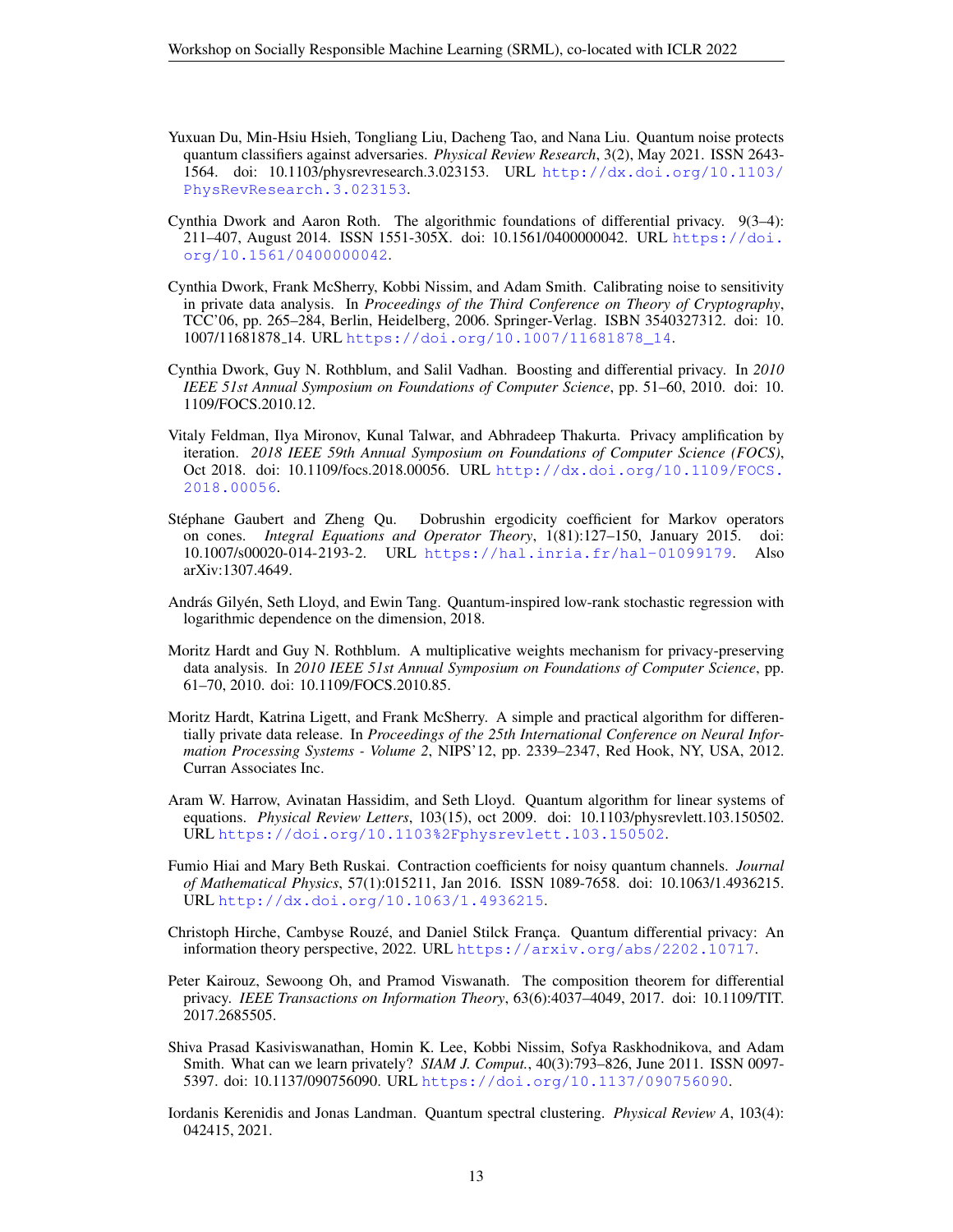- <span id="page-13-13"></span>Iordanis Kerenidis and Anupam Prakash. Quantum recommendation systems. In *8th Innovations in Theoretical Computer Science Conference (ITCS 2017)*. Schloss Dagstuhl-Leibniz-Zentrum fuer Informatik, 2017.
- <span id="page-13-14"></span>Iordanis Kerenidis, Jonas Landman, Alessandro Luongo, and Anupam Prakash. q-means: A quantum algorithm for unsupervised machine learning. In H. Wallach, H. Larochelle, A. Beygelzimer, F. d'Alché-Buc, E. Fox, and R. Garnett (eds.), *Advances in Neural Information Processing Systems*, volume 32. Curran Associates, Inc., 2019a. URL [https://proceedings.neurips.](https://proceedings.neurips.cc/paper/2019/file/16026d60ff9b54410b3435b403afd226-Paper.pdf) [cc/paper/2019/file/16026d60ff9b54410b3435b403afd226-Paper.pdf](https://proceedings.neurips.cc/paper/2019/file/16026d60ff9b54410b3435b403afd226-Paper.pdf).
- <span id="page-13-15"></span>Iordanis Kerenidis, Jonas Landman, and Anupam Prakash. Quantum algorithms for deep convolutional neural networks. In *International Conference on Learning Representations*, 2019b.
- <span id="page-13-4"></span>Ryan LaRose and Brian Coyle. Robust data encodings for quantum classifiers. *Phys. Rev. A*, 102: 032420, Sep 2020. doi: 10.1103/PhysRevA.102.032420. URL [https://link.aps.org/](https://link.aps.org/doi/10.1103/PhysRevA.102.032420) [doi/10.1103/PhysRevA.102.032420](https://link.aps.org/doi/10.1103/PhysRevA.102.032420).
- <span id="page-13-3"></span>Mathias Lecuyer, Vaggelis Atlidakis, Roxana Geambasu, Daniel Hsu, and Suman Jana. Certified robustness to adversarial examples with differential privacy, 2019.
- <span id="page-13-1"></span>Frank McSherry and Kunal Talwar. Mechanism design via differential privacy. In *48th Annual IEEE Symposium on Foundations of Computer Science (FOCS'07)*, pp. 94–103, 2007. doi: 10.1109/ FOCS.2007.66.
- <span id="page-13-10"></span>Michael A. Nielsen and Isaac L. Chuang. *Quantum Computation and Quantum Information: 10th Anniversary Edition*. Cambridge University Press, 2010. doi: 10.1017/CBO9780511976667.
- <span id="page-13-0"></span>Nicolas Papernot, Mart´ın Abadi, Ulfar Erlingsson, Ian Goodfellow, and Kunal Talwar. Semi- ´ supervised knowledge transfer for deep learning from private training data, 2017.
- <span id="page-13-2"></span>John Preskill. Quantum Computing in the NISQ era and beyond. *Quantum*, 2:79, August 2018. doi: 10.22331/q-2018-08-06-79. URL [https://quantum-journal.org/papers/](https://quantum-journal.org/papers/q-2018-08-06-79/) [q-2018-08-06-79/](https://quantum-journal.org/papers/q-2018-08-06-79/). Publisher: Verein zur Forderung des Open Access Publizierens in den ¨ Quantenwissenschaften.
- <span id="page-13-12"></span>Patrick Rebentrost, Masoud Mohseni, and Seth Lloyd. Quantum support vector machine for big data classification. *Phys. Rev. Lett.*, 113:130503, Sep 2014. doi: 10.1103/PhysRevLett.113.130503. URL <https://link.aps.org/doi/10.1103/PhysRevLett.113.130503>.
- <span id="page-13-5"></span>Maria Schuld. Supervised quantum machine learning models are kernel methods, 2021. URL <https://arxiv.org/abs/2101.11020>.
- <span id="page-13-11"></span>Maria Schuld, Ryan Sweke, and Johannes Jakob Meyer. Effect of data encoding on the expressive power of variational quantum-machine-learning models. *Physical Review A*, 103(3), Mar 2021. ISSN 2469-9934. doi: 10.1103/physreva.103.032430. URL [http://dx.doi.org/](http://dx.doi.org/10.1103/PhysRevA.103.032430) [10.1103/PhysRevA.103.032430](http://dx.doi.org/10.1103/PhysRevA.103.032430).
- <span id="page-13-7"></span>Ewin Tang. A quantum-inspired classical algorithm for recommendation systems. In *Proceedings of the 51st Annual ACM SIGACT Symposium on Theory of Computing*, STOC 2019, pp. 217–228, New York, NY, USA, 2019. Association for Computing Machinery. ISBN 9781450367059. doi: 10.1145/3313276.3316310. URL <https://doi.org/10.1145/3313276.3316310>.
- <span id="page-13-8"></span>Ewin Tang. Quantum principal component analysis only achieves an exponential speedup because of its state preparation assumptions. *Physical Review Letters*, 127(6), Aug 2021. ISSN 1079-7114. doi: 10.1103/physrevlett.127.060503. URL [http://dx.doi.org/10.1103/](http://dx.doi.org/10.1103/PhysRevLett.127.060503) [PhysRevLett.127.060503](http://dx.doi.org/10.1103/PhysRevLett.127.060503).
- <span id="page-13-9"></span>Jonathan Ullman. Cs7880: Rigorous approaches to data privacy, 2017. URL [https://www.](https://www.ccs.neu.edu/home/jullman/cs7880s17/HW1sol.pdf) [ccs.neu.edu/home/jullman/cs7880s17/HW1sol.pdf](https://www.ccs.neu.edu/home/jullman/cs7880s17/HW1sol.pdf).
- <span id="page-13-6"></span>Salil Vadhan. *The Complexity of Differential Privacy*, pp. 347–450. Springer, Yehuda Lindell, ed., 2017. URL [https://link.springer.com/chapter/10.1007/](https://link.springer.com/chapter/10.1007/978-3-319-57048-8_7) [978-3-319-57048-8\\_7](https://link.springer.com/chapter/10.1007/978-3-319-57048-8_7).